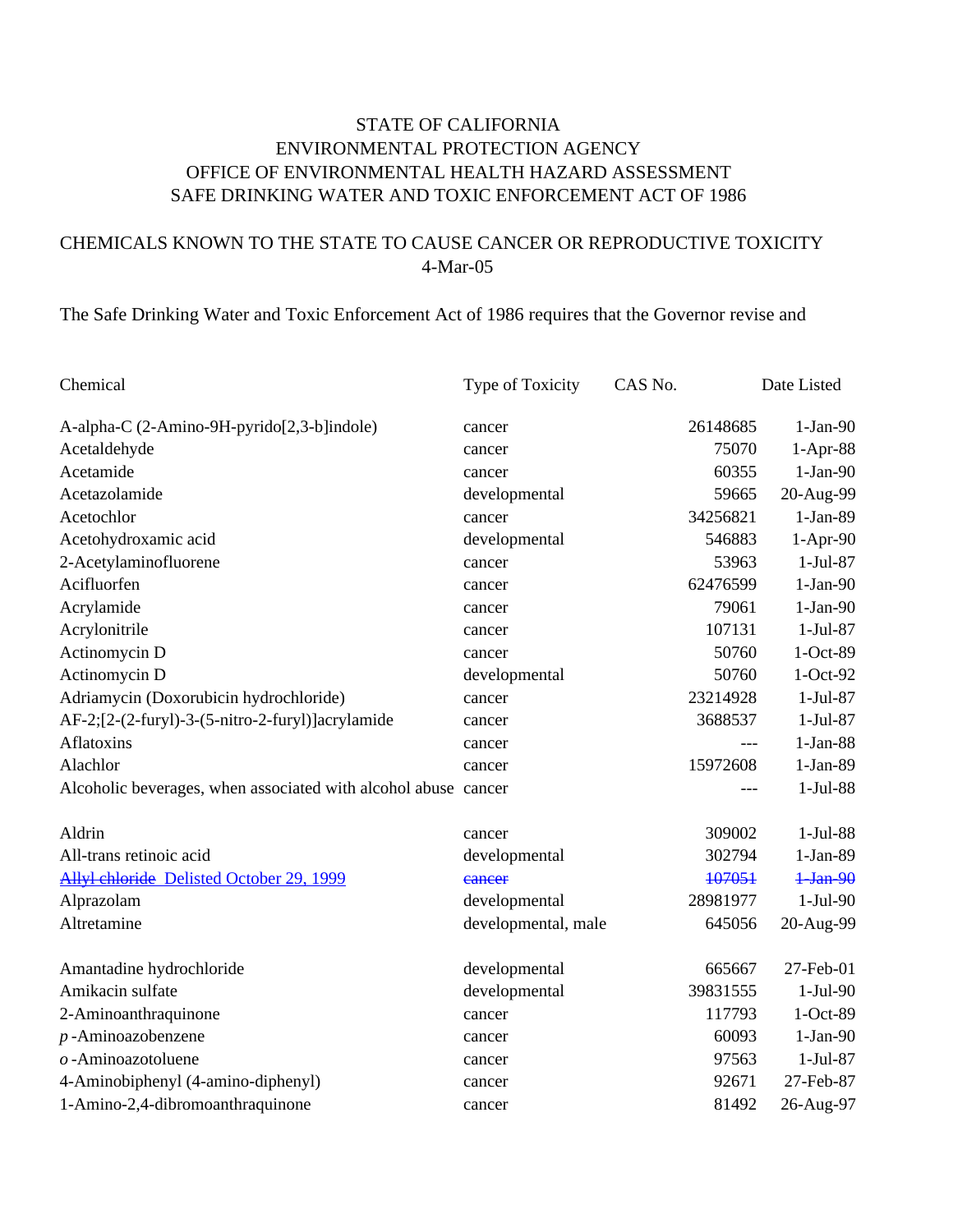| 3-Amino-9-ethylcarbazole hydrochloride                                                                                                                                                                                                                               | cancer                         | 6109973                  | 1-Jul-89   |
|----------------------------------------------------------------------------------------------------------------------------------------------------------------------------------------------------------------------------------------------------------------------|--------------------------------|--------------------------|------------|
| 2-Aminofluorene                                                                                                                                                                                                                                                      | cancer                         | 153786                   | 29-Jan-99  |
| Aminoglutethimide                                                                                                                                                                                                                                                    | developmental                  | 125848                   | $1-Jul-90$ |
| Aminoglycosides                                                                                                                                                                                                                                                      | developmental                  | ---                      | $1-Oct-92$ |
| 1-Amino-2-methylanthraquinone                                                                                                                                                                                                                                        | cancer                         | 82280                    | 1-Oct-89   |
| 2-Amino-5-(5-nitro-2-furyl)-1,3,4-thiadiazole                                                                                                                                                                                                                        | cancer                         | 712685                   | $1-Jul-87$ |
| 4-Amino-2-nitrophenol                                                                                                                                                                                                                                                | cancer                         | 119346                   | 29-Jan-99  |
| Aminopterin                                                                                                                                                                                                                                                          | developmental,<br>female       | 54626                    | $1-Jul-87$ |
| Amiodarone hydrochloride                                                                                                                                                                                                                                             | developmental,<br>female, male | 19774824                 | 26-Aug-97  |
| Amitraz                                                                                                                                                                                                                                                              | developmental                  | 33089611                 | 30-Mar-99  |
| Amitrole                                                                                                                                                                                                                                                             | cancer                         | 61825                    | $1-Jul-87$ |
| Amoxapine                                                                                                                                                                                                                                                            | developmental                  | 14028445                 | 15-May-98  |
| Anabolic steroids                                                                                                                                                                                                                                                    | female, male                   | ---                      | 1-Apr-90   |
| Analgesic mixtures containing Phenacetin                                                                                                                                                                                                                             | cancer                         | ---                      | 27-Feb-87  |
| Angiotensin converting enzyme (ACE) inhibitors                                                                                                                                                                                                                       | developmental                  | ---                      | $1-Oct-92$ |
| Aniline                                                                                                                                                                                                                                                              | cancer                         | 62533                    | $1-Jan-90$ |
| Aniline hydrochloride                                                                                                                                                                                                                                                | cancer                         | 142041                   | 15-May-98  |
| $o$ -Anisidine                                                                                                                                                                                                                                                       | cancer                         | 90040                    | $1-Jul-87$ |
| $o$ -Anisidine hydrochloride                                                                                                                                                                                                                                         | cancer                         | 134292                   | 1-Jul-87   |
| Anisindione                                                                                                                                                                                                                                                          | developmental                  | 117373                   | $1-Oct-92$ |
| Antimony oxide (Antimony trioxide)                                                                                                                                                                                                                                   | cancer                         | 1309644                  | $1-Oct-90$ |
| Aramite                                                                                                                                                                                                                                                              | cancer                         | 140578                   | $1-Jul-87$ |
| Aristolochic acids                                                                                                                                                                                                                                                   | cancer<br>---                  |                          | 9-Jul-04   |
| Arsenic (inorganic arsenic compounds)                                                                                                                                                                                                                                | cancer                         | $\overline{\phantom{m}}$ | 27-Feb-87  |
| Arsenic (inorganic oxides)                                                                                                                                                                                                                                           | developmental                  | ---                      | 1-May-97   |
| Asbestos                                                                                                                                                                                                                                                             | cancer                         | 1332214                  | 27-Feb-87  |
| Aspirin (NOTE: It is especially important not to use<br>aspirin during the last three months of pregnancy, unless female<br>specifically directed to do so by a physician because it<br>may cause problems in the unborn child or<br>complications during delivery.) | developmental,                 | 50782                    | $1-Jul-90$ |
| Atenolol                                                                                                                                                                                                                                                             | developmental                  | 29122687                 | 26-Aug-97  |
| Auramine                                                                                                                                                                                                                                                             | cancer                         | 492808                   | $1-Jul-87$ |
| Auranofin                                                                                                                                                                                                                                                            | developmental                  | 34031328                 | 29-Jan-99  |
| Azacitidine                                                                                                                                                                                                                                                          | cancer                         | 320672                   | $1-Jan-92$ |
| Azaserine                                                                                                                                                                                                                                                            | cancer                         | 115026                   | $1-Jul-87$ |
| Azathioprine                                                                                                                                                                                                                                                         | cancer                         | 446866                   | 27-Feb-87  |
| Azathioprine                                                                                                                                                                                                                                                         | developmental                  | 446866                   | $1-Sep-96$ |
| Azobenzene                                                                                                                                                                                                                                                           | cancer                         | 103333                   | $1-Jan-90$ |
| <b>Barbiturates</b>                                                                                                                                                                                                                                                  | developmental                  |                          | $1-Oct-92$ |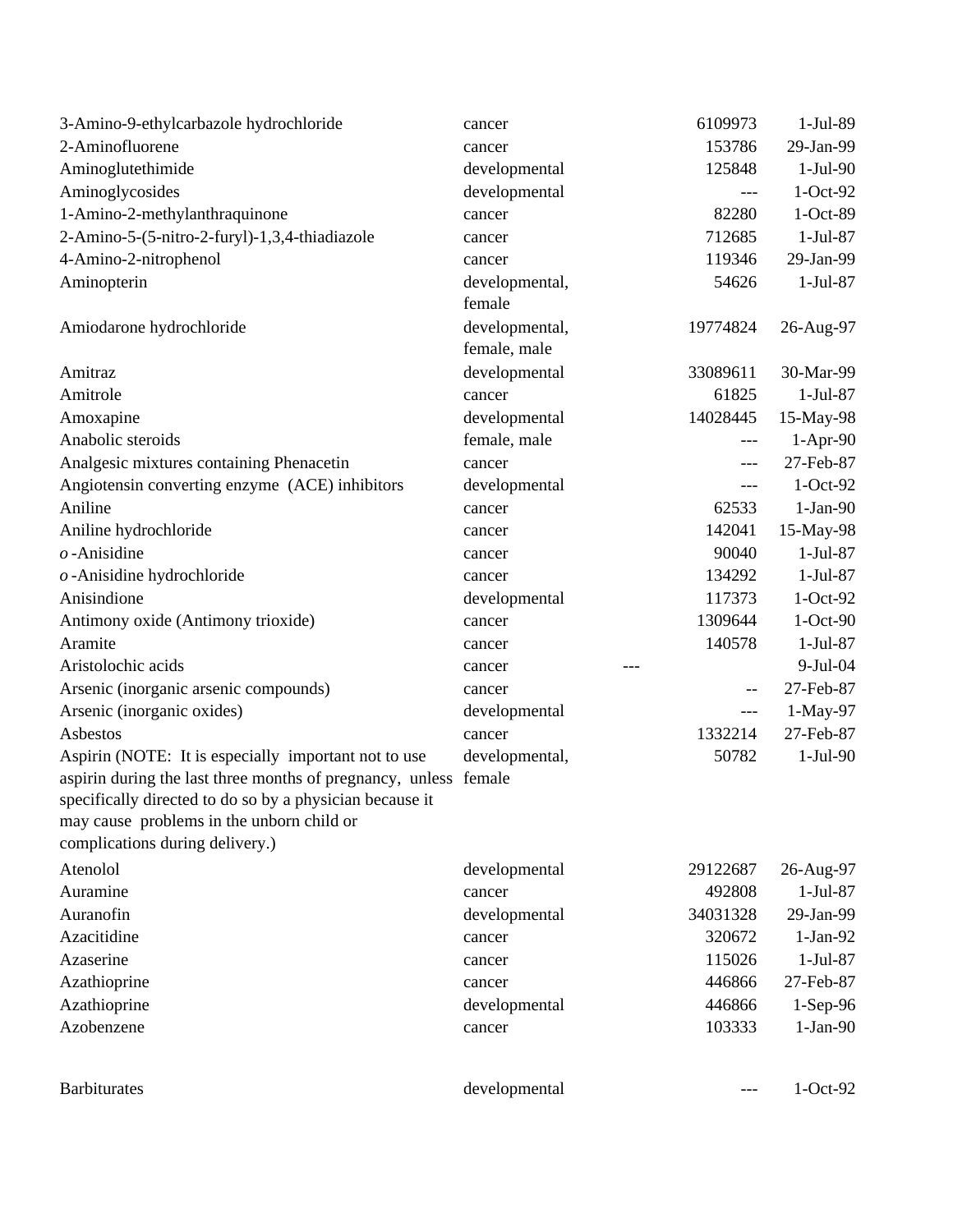| Beclomethasone dipropionate                         | developmental       | 5534098  | 15-May-98   |
|-----------------------------------------------------|---------------------|----------|-------------|
| Benomyl                                             | developmental, male | 17804352 | $1-Jul-91$  |
| Benz[a]anthracene                                   | cancer              | 56553    | $1-Jul-87$  |
| Benzene                                             | cancer              | 71432    | 27-Feb-87   |
| Benzene                                             | developmental, male | 71432    | 26-Dec-97   |
| Benzidine [and its salts]                           | cancer              | 92875    | 27-Feb-87   |
| Benzidine-based dyes                                | cancer              | ---      | $1-Oct-92$  |
| Benzodiazepines                                     | developmental       | ---      | $1-Oct-92$  |
| Benzo[b]fluoranthene                                | cancer              | 205992   | $1-Jul-87$  |
| Benzo[j]fluoranthene                                | cancer              | 205823   | 1-Jul-87    |
| Benzo[k]fluoranthene                                | cancer              | 207089   | $1-Jul-87$  |
| Benzofuran                                          | cancer              | 271896   | 1-Oct-90    |
| Benzo[a]pyrene                                      | cancer              | 50328    | $1-Jul-87$  |
| Benzotrichloride                                    | cancer              | 98077    | $1-Jul-87$  |
| Benzphetamine hydrochloride                         | developmental       | 5411223  | $1-Apr-90$  |
| Benzyl chloride                                     | cancer              | 100447   | $1-Jan-90$  |
| Benzyl violet 4B                                    | cancer              | 1694093  | 1-Jul-87    |
| Beryllium and beryllium compounds                   | cancer              |          | $1-Oct-87$  |
| Betel quid with tobacco                             | cancer              | ---      | $1-Jan-90$  |
| 2,2-Bis(bromomethyl)-1,3-propanediol                | cancer              | 3296900  | 1-May-96    |
| Bis(2-chloroethyl)ether                             | cancer              | 111444   | 1-Apr-88    |
| N,N-Bis(2-chloroethyl)-2-naphthylamine              | cancer              | 494031   | 27-Feb-87   |
| (Chlornapazine)                                     |                     |          |             |
| Bischloroethyl nitrosourea (BCNU) (Carmustine)      | cancer              | 154938   | $1-Jul-87$  |
| Bischloroethyl nitrosourea (BCNU) (Carmustine)      | developmental       | 154938   | $1-Jul-90$  |
| Bis(chloromethyl)ether                              | cancer              | 542881   | 27-Feb-87   |
| Bis(2-chloro-1-methylethyl)ether, technical grade   | cancer              |          | 29-Oct-99   |
| Bitumens, extracts of steam-refined and air refined | cancer              |          | $1-Jan-90$  |
| Bracken fern                                        | cancer              | ---      | $1-Jan-90$  |
| Bromacil lithium salt                               | developmental       | 53404196 | 18-May-99   |
| Bromacil lithium salt                               | male                | 53404196 | $17-Jan-03$ |
| <b>Bromate</b>                                      | cancer              | 15541454 | 31-May-02   |
| Bromodichloromethane                                | cancer              | 75274    | $1-Jan-90$  |
| Bromoethane                                         | cancer              | 74964    | 22-Dec-00   |
| <b>Bromoform</b>                                    | cancer              | 75252    | $1-Apr-91$  |
| 1-Bromopropane                                      | developmental,      | 106945   | 7-Dec-04    |
|                                                     | female, male        |          |             |
| Bromoxynil                                          | developmental       | 1689845  | $1-Oct-90$  |
| Bromoxynil octanoate                                | developmental       | 1689992  | 18-May-99   |
| Butabarbital sodium                                 | developmental       | 143817   | $1-Oct-92$  |
| 1,3-Butadiene                                       | cancer              | 106990   | $1-Apr-88$  |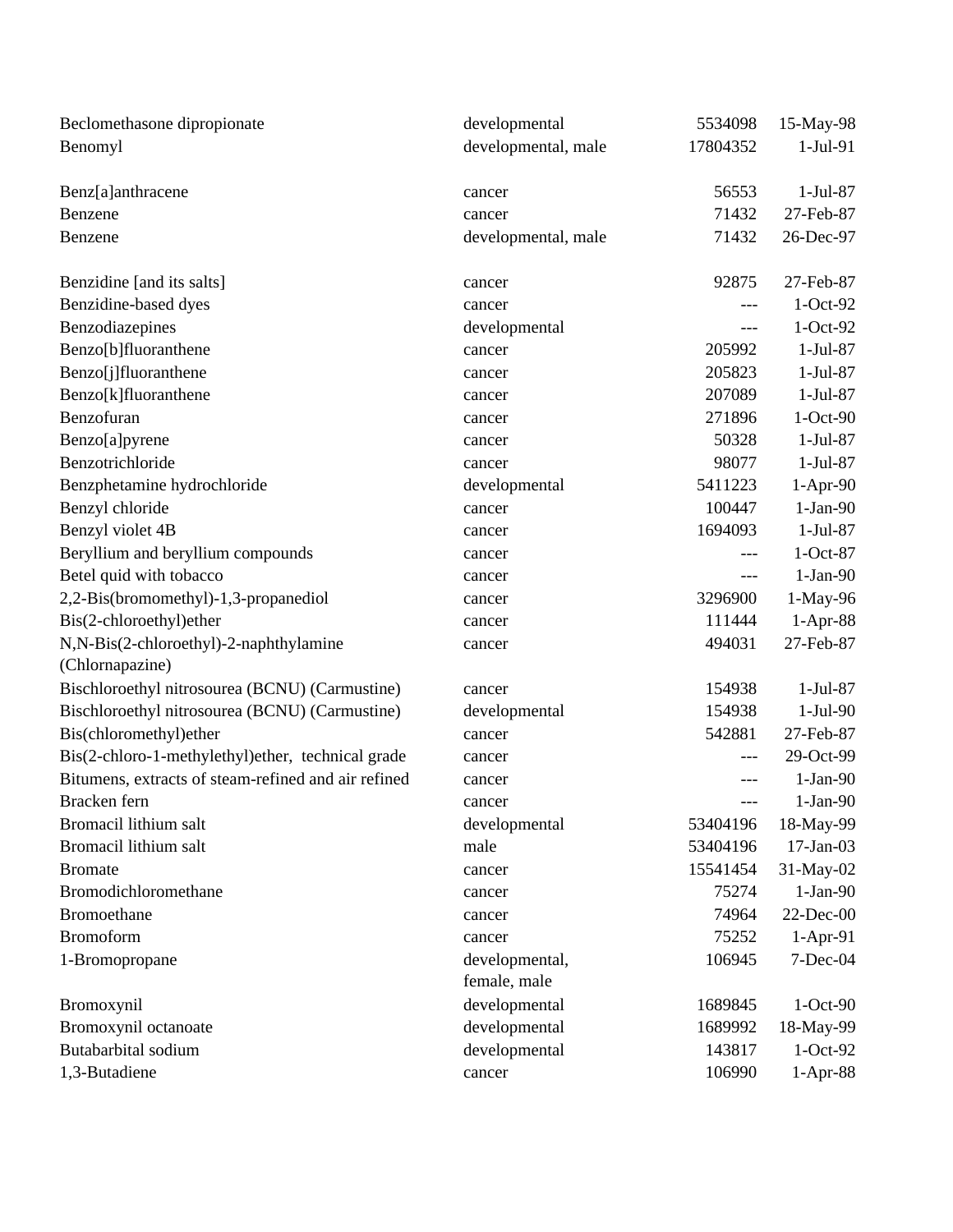|                                                                  | developmental,      |           | 16-Apr-04       |
|------------------------------------------------------------------|---------------------|-----------|-----------------|
|                                                                  | female, male        |           |                 |
| 1,4-Butanediol dimethanesulfonate (Busulfan)                     | cancer              | 55981     | 27-Feb-87       |
| 1,4-Butanediol dimethanesulfonate (Busulfan)                     | developmental       | 55981     | $1-Jan-89$      |
| Butylated hydroxyanisole                                         | cancer              | 25013165  | $1-Jan-90$      |
| beta-Butyrolactone                                               | cancer              | 3068880   | $1-Jul-87$      |
| Cacodylic acid                                                   | cancer              | 75605     | 1-May-96        |
| Cadmium                                                          | developmental, male | ---       | 1-May-97        |
| Cadmium and cadmium compounds                                    | cancer              | ---       | $1-Oct-87$      |
| Caffeic acid                                                     | cancer              | 331395    | $1-Oct-94$      |
| Captafol                                                         | cancer              | 2425061   | 1-Oct-88        |
| Captan                                                           | cancer              | 133062    | $1-Jan-90$      |
| Carbamazepine                                                    | developmental       | 298464    | 29-Jan-99       |
| Carbazole                                                        | cancer              | 86748     | 1-May-96        |
| Carbon black (airborne, unbound particles of respirable<br>size) | cancer              | 1333864   | 21-Feb-03       |
| Carbon disulfide                                                 | developmental,      | 75150     | 1-Jul-89        |
|                                                                  | female, male        |           |                 |
| Carbon monoxide                                                  | developmental       | 630080    | $1-Jul-89$      |
| Carbon tetrachloride                                             | cancer              | 56235     | $1-Oct-87$      |
| Carbon-black extracts                                            | cancer              | ---       | $1-Jan-90$      |
| Carboplatin                                                      | developmental       | 41575944  | $1-Jul-90$      |
| N-Carboxymethyl-N-nitrosourea                                    | cancer              | 60391926  | $25$ -Jan- $02$ |
| Catechol                                                         | cancer              | 120809    | 15-Jul-03       |
| Ceramic fibers (airborne particles of respirable size)           | cancer              | $---$     | $1-Jul-90$      |
| Certain combined chemotherapy for lymphomas                      | cancer              | $---$     | 27-Feb-87       |
| Chenodiol                                                        | developmental       | 474259    | $1-Apr-90$      |
| Chinomethionat (Oxythioquinox)                                   | developmental       | 2439012   | 6-Nov-98        |
| Chlorambucil                                                     | cancer              | 305033    | 27-Feb-87       |
| Chlorambucil                                                     | developmental       | 305033    | $1-Jan-89$      |
| Chloramphenicol                                                  | cancer              | 56757     | $1-Oct-89$      |
| Chlorcyclizine hydrochloride                                     | developmental       | 1620219   | $1-Jul-87$      |
| Chlordane                                                        | cancer              | 57749     | $1-Jul-88$      |
| Chlordecone (Kepone)                                             | cancer              | 143500    | $1-Jan-88$      |
| Chlordecone (Kepone)                                             | developmental       | 143500    | 1-Jan-89        |
| Chlordiazepoxide                                                 | developmental       | 58253     | $1-Jan-92$      |
| Chlordiazepoxide hydrochloride                                   | developmental       | 438415    | $1-Jan-92$      |
| Chlordimeform                                                    | cancer              | 6164983   | $1-Jan-89$      |
| Chlorendic acid                                                  | cancer              | 115286    | 1-Jul-89        |
| Chlorinated paraffins (Average chain length,                     | cancer              | 108171262 | $1-Jul-89$      |
| C12;approximately 60 percent chlorine by weight)                 |                     |           |                 |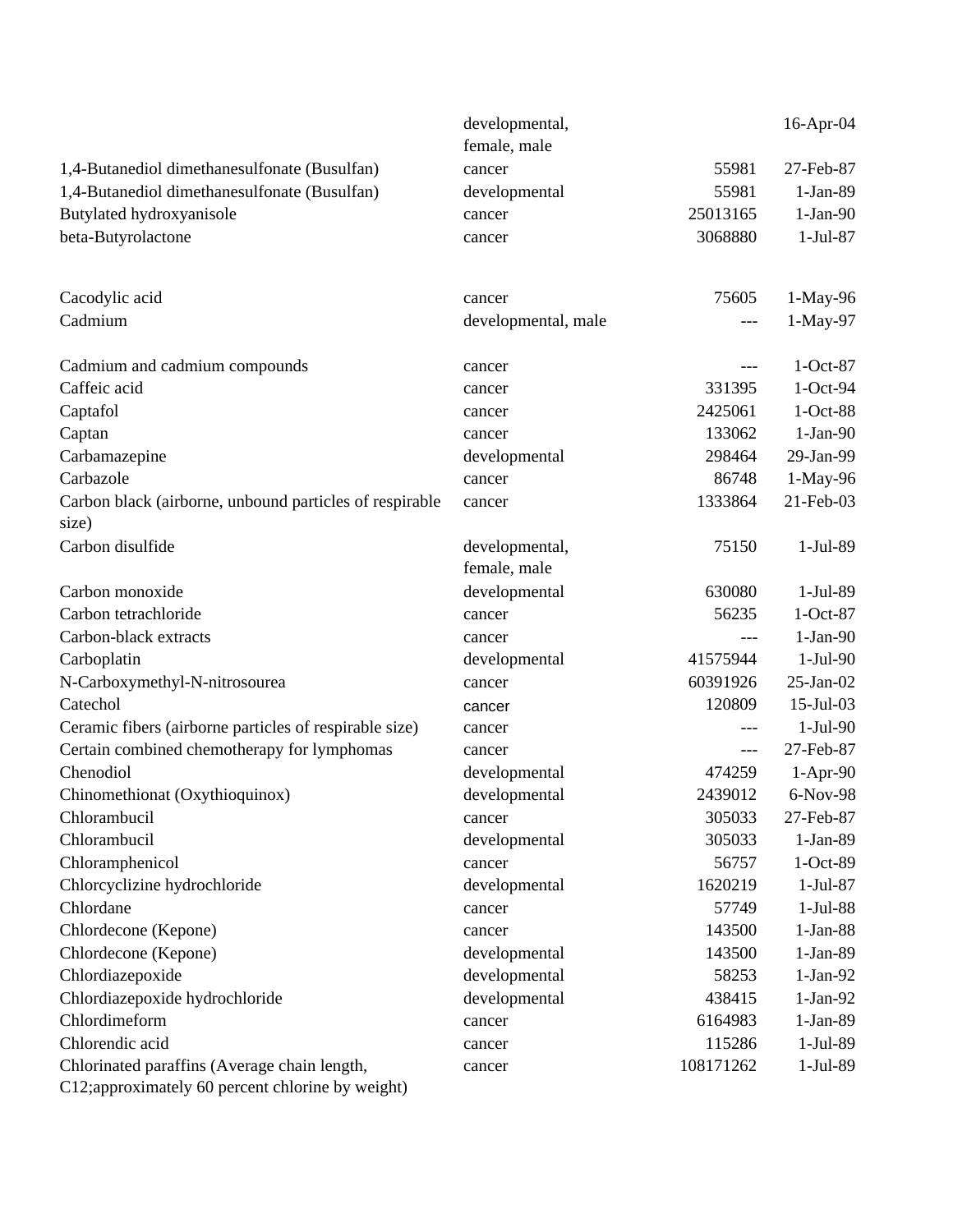| $p$ -Chloroaniline                                                 | cancer                   | 106478    | 1-Oct-94   |
|--------------------------------------------------------------------|--------------------------|-----------|------------|
| $p$ -Chloroaniline hydrochloride                                   | cancer                   | 20265967  | 15-May-98  |
| Chlorodibromomethane Delisted October 29, 1999                     | eancer                   | 124481    | $1-Jan-90$ |
| Chloroethane (Ethyl chloride)                                      | cancer                   | 75003     | $1-Jul-90$ |
| 1-(2-Chloroethyl)-3-cyclohexyl-1-nitrosourea (CCNU)                | cancer                   | 13010474  | $1-Jan-88$ |
| (Lomustine)                                                        |                          |           |            |
| 1-(2-Chloroethyl)-3-cyclohexyl-1-nitrosourea (CCNU)<br>(Lomustine) | developmental            | 13010474  | $1-Jul-90$ |
| 1-(2-Chloroethyl)-3-(4-methylcyclohexyl)-1-nitrosourea             | cancer                   | 13909096  | $1-Oct-88$ |
| (Methyl-CCNU)                                                      |                          |           |            |
| Chloroform                                                         | cancer                   | 67663     | $1-Oct-87$ |
| Chloromethyl methyl ether (technical grade)                        | cancer                   | 107302    | 27-Feb-87  |
| 3-Chloro-2-methylpropene                                           | cancer                   | 563473    | 1-Jul-89   |
| 1-Chloro-4-nitrobenzene                                            | cancer                   | 100005    | 29-Oct-99  |
| 4-Chloro- $o$ -phenylenediamine                                    | cancer                   | 95830     | $1-Jan-88$ |
| Chloroprene                                                        | cancer                   | 126998    | $2-Jun-00$ |
| Chlorothalonil                                                     | cancer                   | 1897456   | 1-Jan-89   |
| $p$ -Chloro- $o$ -toluidine                                        | cancer                   | 95692     | $1-Jan-90$ |
| $p$ -Chloro- $o$ -toluidine, strong acid salts of                  | cancer                   | $---$     | 15-May-98  |
| 5-Chloro- $o$ -toluidine and its strong acid salts                 | cancer                   | $---$     | 24-Oct-97  |
| Chlorotrianisene                                                   | cancer                   | 569573    | $1-Sep-96$ |
| Chlorozotocin                                                      | cancer                   | 54749905  | $1-Jan-92$ |
| Chlorsulfuron                                                      | developmental,           | 64902723  | 14-May-99  |
|                                                                    | female, male             |           |            |
| Chromium (hexavalent compounds)                                    | cancer                   | $---$     | 27-Feb-87  |
| Chrysene                                                           | cancer                   | 218019    | $1-Jan-90$ |
| C.I. Acid Red 114                                                  | cancer                   | 6459945   | 1-Jul-92   |
| C.I. Basic Red 9 monohydrochloride                                 | cancer                   | 569619    | 1-Jul-89   |
| C.I. Direct Blue 15                                                | cancer                   | 2429745   | 26-Aug-97  |
| C.I. Direct Blue 218                                               | cancer                   | 28407376  | 26-Aug-97  |
| C.I. Solvent Yellow 14                                             | cancer                   | 842079    | 15-May-98  |
| Ciclosporin (Cyclosporin A; Cyclosporine)                          | cancer                   | 59865133; | $1-Jan-92$ |
|                                                                    |                          | 79217600  |            |
| Cidofovir                                                          | cancer,                  | 113852372 | 29-Jan-99  |
|                                                                    | developmental,           |           |            |
|                                                                    | female, male             |           |            |
| Cinnamyl anthranilate                                              | cancer                   | 87296     | 1-Jul-89   |
| Cisplatin                                                          | cancer                   | 15663271  | $1-Oct-88$ |
| Citrus Red No. 2                                                   | cancer                   | 6358538   | 1-Oct-89   |
| Cladribine                                                         | developmental            | 4291638   | $1-Sep-96$ |
| Clarithromycin                                                     | developmental            | 81103119  | 1-May-97   |
| Clobetasol propionate                                              | developmental,<br>female | 25122467  | 15-May-98  |
| Clofibrate                                                         | cancer                   | 637070    | 1-Sep-96   |
|                                                                    |                          |           |            |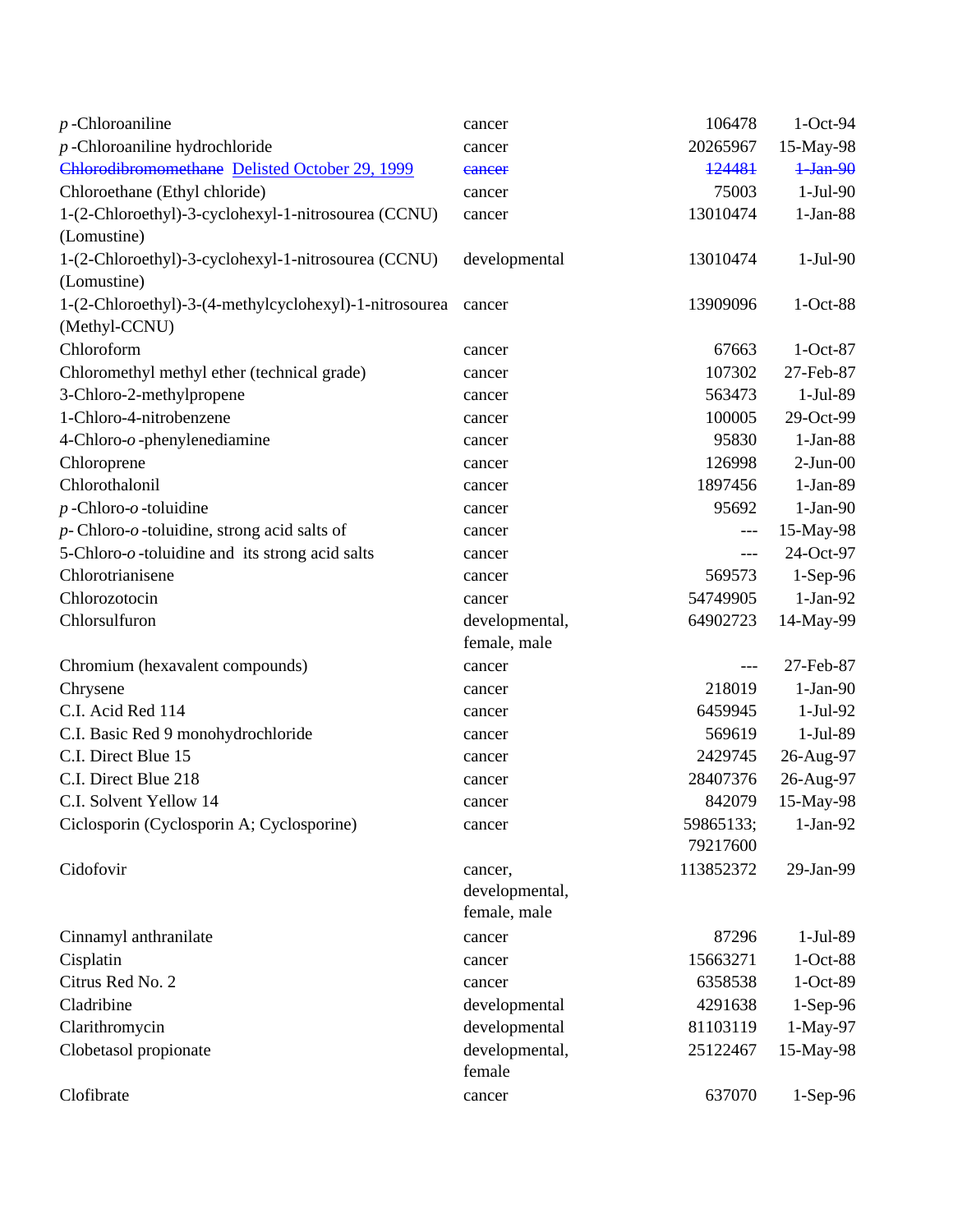| Clomiphene citrate                              | developmental                  | 50419    | $1-Apr-90$ |
|-------------------------------------------------|--------------------------------|----------|------------|
| Clorazepate dipotassium                         | developmental                  | 57109907 | $1-Oct-92$ |
| Cobalt metal powder                             | cancer                         | 7440484  | $1-Jul-92$ |
| Cobalt [II] oxide                               | cancer                         | 1307966  | $1-Jul-92$ |
| Cobalt sulfate heptahydrate                     | cancer                         | 10026241 | $2-Jun-00$ |
| Cocaine                                         | developmental,<br>female       | 50362    | 1-Jul-89   |
| Codeine phosphate                               | developmental                  | 52288    | 15-May-98  |
| Coke oven emissions                             | cancer                         | ---      | 27-Feb-87  |
| Colchicine                                      | developmental, male            | 64868    | $1-Oct-92$ |
| Conjugated estrogens                            | cancer                         | $---$    | 27-Feb-87  |
| Conjugated estrogens                            | developmental                  | ---      | $1-Apr-90$ |
| Creosotes                                       | cancer                         | ---      | $1-Oct-88$ |
| $p$ -Cresidine                                  | cancer                         | 120718   | $1-Jan-88$ |
| Cupferron                                       | cancer                         | 135206   | $1-Jan-88$ |
| Cyanazine                                       | developmental                  | 21725462 | $1-Apr-90$ |
| Cycasin                                         | cancer                         | 14901087 | $1-Jan-88$ |
| Cycloate                                        | developmental                  | 1134232  | 19-Mar-99  |
| Cyclohexanol Delisted January 25, 2002          | male                           | 108930   | 6-Nov-98   |
| Cycloheximide                                   | developmental                  | 66819    | $1-Jan-89$ |
| Cyclophosphamide (anhydrous)                    | cancer                         | 50180    | 27-Feb-87  |
| Cyclophosphamide (anhydrous)                    | developmental,<br>female, male | 50180    | $1-Jan-89$ |
| Cyclophosphamide (hydrated)                     | cancer                         | 6055192  | 27-Feb-87  |
| Cyclophosphamide (hydrated)                     | developmental,<br>female, male | 6055192  | 1-Jan-89   |
| Cyhexatin                                       | developmental                  | 13121705 | $1-Jan-89$ |
| Cytarabine                                      | developmental                  | 147944   | $1-Jan-89$ |
| Cytembena                                       | cancer                         | 21739913 | 15-May-98  |
| D&C Orange No. 17                               | cancer                         | 3468631  | $1-Jul-90$ |
| D&C Red No. 8                                   | cancer                         | 2092560  | $1-Oct-90$ |
| D&C Red No. 9                                   | cancer                         | 5160021  | $1-Jul-90$ |
| D&C Red No. 19                                  | cancer                         | 81889    | $1-Jul-90$ |
| Dacarbazine                                     | cancer                         | 4342034  | $1-Jan-88$ |
| Dacarbazine                                     | developmental                  | 4342034  | 29-Jan-99  |
| Daminozide                                      | cancer                         | 1596845  | $1-Jan-90$ |
| Danazol                                         | developmental                  | 17230885 | $1-Apr-90$ |
| Dantron (Chrysazin; 1,8-Dihydroxyanthraquinone) | cancer                         | 117102   | $1-Jan-92$ |
| Daunomycin                                      | cancer                         | 20830813 | $1-Jan-88$ |
| Daunorubicin hydrochloride                      | developmental                  | 23541506 | $1-Jul-90$ |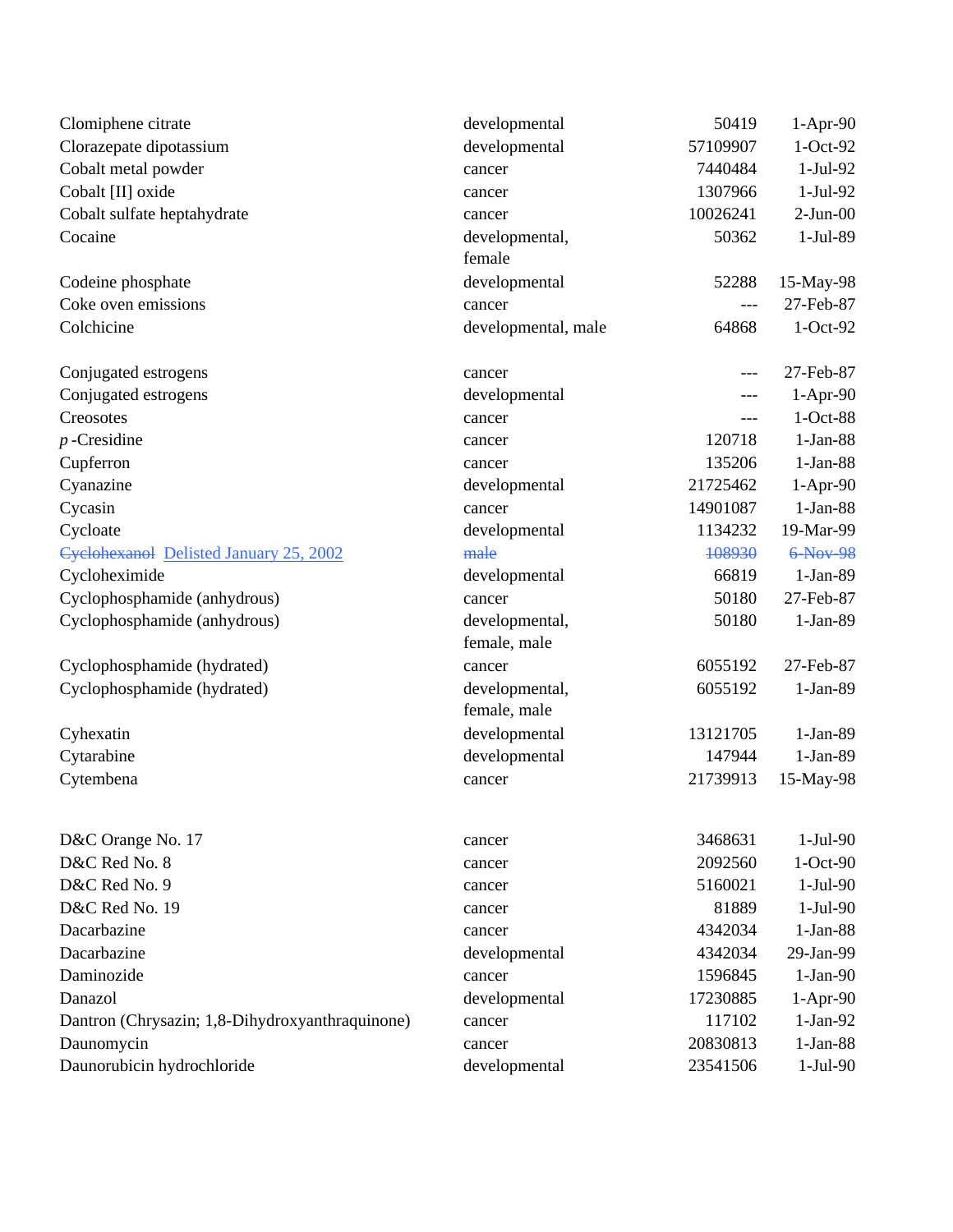| 2,4-D butyric acid                              | developmental, male | 94826    | 18-Jun-99  |
|-------------------------------------------------|---------------------|----------|------------|
| DDD (Dichlorodiphenyl-dichloroethane)           | cancer              | 72548    | 1-Jan-89   |
| DDE (Dichlorodiphenyl-dichloroethylene)         | cancer              | 72559    | 1-Jan-89   |
| DDT (Dichlorodiphenyl-trichloroethane)          | cancer              | 50293    | $1-Oct-87$ |
| $o, p \nvert$ -DDT                              | developmental,      | 789026   | 15-May-98  |
|                                                 | female, male        |          |            |
| p,p'-DDT                                        | developmental,      | 50293    | 15-May-98  |
|                                                 | female, male        |          |            |
| DDVP (Dichlorvos)                               | cancer              | 62737    | $1-Jan-89$ |
| 2,4 DP (dichloroprop) Delisted January 25, 2002 | developmental       | 120365   | 27 Apr 99  |
| N,N'-Diacetylbenzidine                          | cancer              | 613354   | 1-Oct-89   |
| 2,4-Diaminoanisole                              | cancer              | 615054   | 1-Oct-90   |
| 2,4-Diaminoanisole sulfate                      | cancer              | 39156417 | $1-Jan-88$ |
| 4,4'-Diaminodiphenyl ether (4,4'-Oxydianiline)  | cancer              | 101804   | $1-Jan-88$ |
| 2,4-Diaminotoluene                              | cancer              | 95807    | $1-Jan-88$ |
| Demeclocycline hydrochloride (internal use)     | developmental       | 64733    | $1-Jan-92$ |
| Diaminotoluene (mixed)                          | cancer              | ---      | $1-Jan-90$ |
| Diazepam                                        | developmental       | 439145   | $1-Jan-92$ |
| Diazoxide                                       | developmental       | 364987   | 27-Feb-01  |
| Dibenz[a,h]acridine                             | cancer              | 226368   | $1-Jan-88$ |
| Dibenz[a,j]acridine                             | cancer              | 224420   | $1-Jan-88$ |
| Dibenz[a,h]anthracene                           | cancer              | 53703    | $1-Jan-88$ |
| 7H-Dibenzo[c,g]carbazole                        | cancer              | 194592   | $1-Jan-88$ |
| Dibenzo[a,e]pyrene                              | cancer              | 192654   | $1-Jan-88$ |
| Dibenzo[a,h]pyrene                              | cancer              | 189640   | $1-Jan-88$ |
| Dibenzo[a,i]pyrene                              | cancer              | 189559   | $1-Jan-88$ |
| Dibenzo[a,l]pyrene                              | cancer              | 191300   | $1-Jan-88$ |
| 1,2-Dibromo-3-chloropropane (DBCP)              | cancer              | 96128    | $1-Jul-87$ |
| 1,2-Dibromo-3-chloropropane (DBCP)              | male                | 96128    | 27-Feb-87  |
| 2,3-Dibromo-1-propanol                          | cancer              | 96139    | $1-Oct-94$ |
| Dichloroacetic acid                             | cancer              | 79436    | 1-May-96   |
| $p$ -Dichlorobenzene                            | cancer              | 106467   | 1-Jan-89   |
| 3,3'-Dichlorobenzidine                          | cancer              | 91941    | $1-Oct-87$ |
| 3,3'-Dichlorobenzidine dihydrochloride          | cancer              | 612839   | 15-May-98  |
| 1,4-Dichloro-2-butene                           | cancer              | 764410   | $1-Jan-90$ |
| 3,3'-Dichloro-4,4'-diamino-diphenyl ether       | cancer              | 28434868 | $1-Jan-88$ |
| 1,1-Dichloroethane                              | cancer              | 75343    | $1-Jan-90$ |
| Dichloromethane (Methylene chloride)            | cancer              | 75092    | $1-Apr-88$ |
| Dichlorophene                                   | developmental       | 97234    | 27-Apr-99  |
| Dichlorphenamide                                | developmental       | 120978   | 27-Feb-01  |
| Diclofop methyl                                 | developmental       | 51338273 | 5-Mar-99   |
| 1,2-Dichloropropane                             | cancer              | 78875    | $1-Jan-90$ |
| 1,3-Dichloropropene                             | cancer              | 542756   | 1-Jan-89   |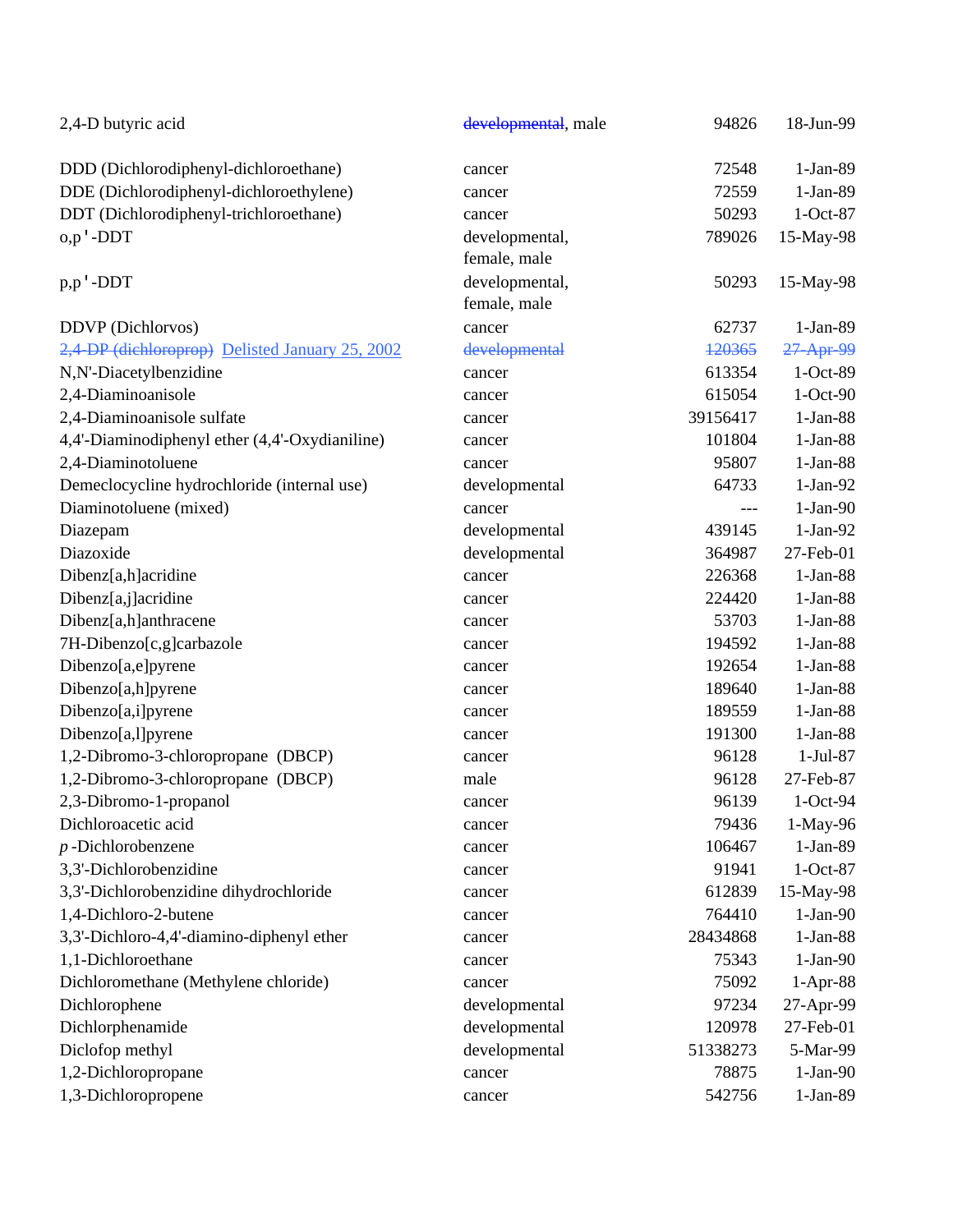| Dicumarol                                                                   | developmental       | 66762     | $1-Oct-92$ |
|-----------------------------------------------------------------------------|---------------------|-----------|------------|
| Dieldrin                                                                    | cancer              | 60571     | 1-Jul-88   |
| Dienestrol                                                                  | cancer              | 84173     | $1-Jan-90$ |
| Diepoxybutane                                                               | cancer              | 1464535   | $1-Jan-88$ |
| Diesel engine exhaust                                                       | cancer              |           | $1-Oct-90$ |
| Di(2-ethylhexyl)phthalate                                                   | cancer              | 117817    | $1-Jan-88$ |
| Di(2-ethylhexyl)phthalate                                                   | developmental, male | 117817    | 24-Oct-03  |
| 1,2-Diethylhydrazine                                                        | cancer              | 1615801   | $1-Jan-88$ |
| Diethylstilbestrol (DES)                                                    | cancer              | 56531     | 27-Feb-87  |
| Diethylstilbestrol (DES)                                                    | developmental       | 56531     | $1-Jul-87$ |
| Diethyl sulfate                                                             | cancer              | 64675     | $1-Jan-88$ |
| Diflunisal                                                                  | developmental,      | 22494424  | 29-Jan-99  |
|                                                                             | female              |           |            |
| Diglycidyl resorcinol ether (DGRE)                                          | cancer              | 101906    | 1-Jul-89   |
| Dihydroergotamine mesylate                                                  | developmental       | 6190392   | 1-May-97   |
| Dihydrosafrole                                                              | cancer              | 94586     | $1-Jan-88$ |
| Diisopropyl sulfate                                                         | cancer              | 2973106   | 1-Apr-93   |
| Diltiazem hydrochloride                                                     | developmental       | 33286225  | 27-Feb-01  |
| 3,3'-Dimethoxybenzidine ( $o$ -Dianisidine)                                 | cancer              | 119904    | $1-Jan-88$ |
| 3,3'-Dimethoxybenzidine dihydrochloride                                     | cancer              | 20325400  | 1-Oct-90   |
| 3,3'-Dimethoxybenzidine-based dyes metabolized to 3,3'- cancer              |                     |           | 11-Jun-04  |
| dimethoxybenzidine                                                          |                     |           |            |
| 4-Dimethylaminoazobenzene                                                   | cancer              | 60117     | $1-Jan-88$ |
| trans-2-[(Dimethylamino)methylimino]-5-[2-(5-nitro-2-                       | cancer              | 55738540  | $1-Jan-88$ |
| furyl)vinyl]-1,3,4-oxadiazole                                               |                     |           |            |
| 7,12-Dimethylbenz(a)anthracene                                              | cancer              | 57976     | $1-Jan-90$ |
| 3,3'-Dimethylbenzidine (ortho-Tolidine)                                     | cancer              | 119937    | $1-Jan-88$ |
| 3,3'-Dimethylbenzidine dihydrochloride                                      | cancer              | 612828    | 1-Apr-92   |
| 3,3'-Dimethylbenzidine-based dyes metabolized to 3,3'-<br>dimethylbenzidine | cancer              |           | 11-Jun-04  |
| Dimethylcarbamoyl chloride                                                  | cancer              | 79447     | $1-Jan-88$ |
| 1,1-Dimethylhydrazine (UDMH)                                                | cancer              | 57147     | 1-Oct-89   |
| 1,2-Dimethylhydrazine                                                       | cancer              | 540738    | $1-Jan-88$ |
| Dimethyl sulfate                                                            | cancer              | 77781     | $1-Jan-88$ |
| Dimethylvinylchloride                                                       | cancer              | 513371    | 1-Jul-89   |
| $m$ -Dinitrobenzene                                                         | male                | 99650     | $1-Jul-90$ |
| $o$ -Dinitrobenzene                                                         | male                | 528290    | $1-Jul-90$ |
| $p$ -Dinitrobenzene                                                         | male                | 100254    | $1-Jul-90$ |
| 3,7-Dinitrofluoranthene                                                     | cancer              | 105735715 | 26-Aug-97  |
| 3,9-Dinitrofluoranthene                                                     | cancer              | 22506532  | 26-Aug-97  |
| 1,6-Dinitropyrene                                                           | cancer              | 42397648  | 1-Oct-90   |
| 1,8-Dinitropyrene                                                           | cancer              | 42397659  | $1-Oct-90$ |
| Dinitrotoluene (technical grade)                                            | female, male        | $---$     | 20-Aug-99  |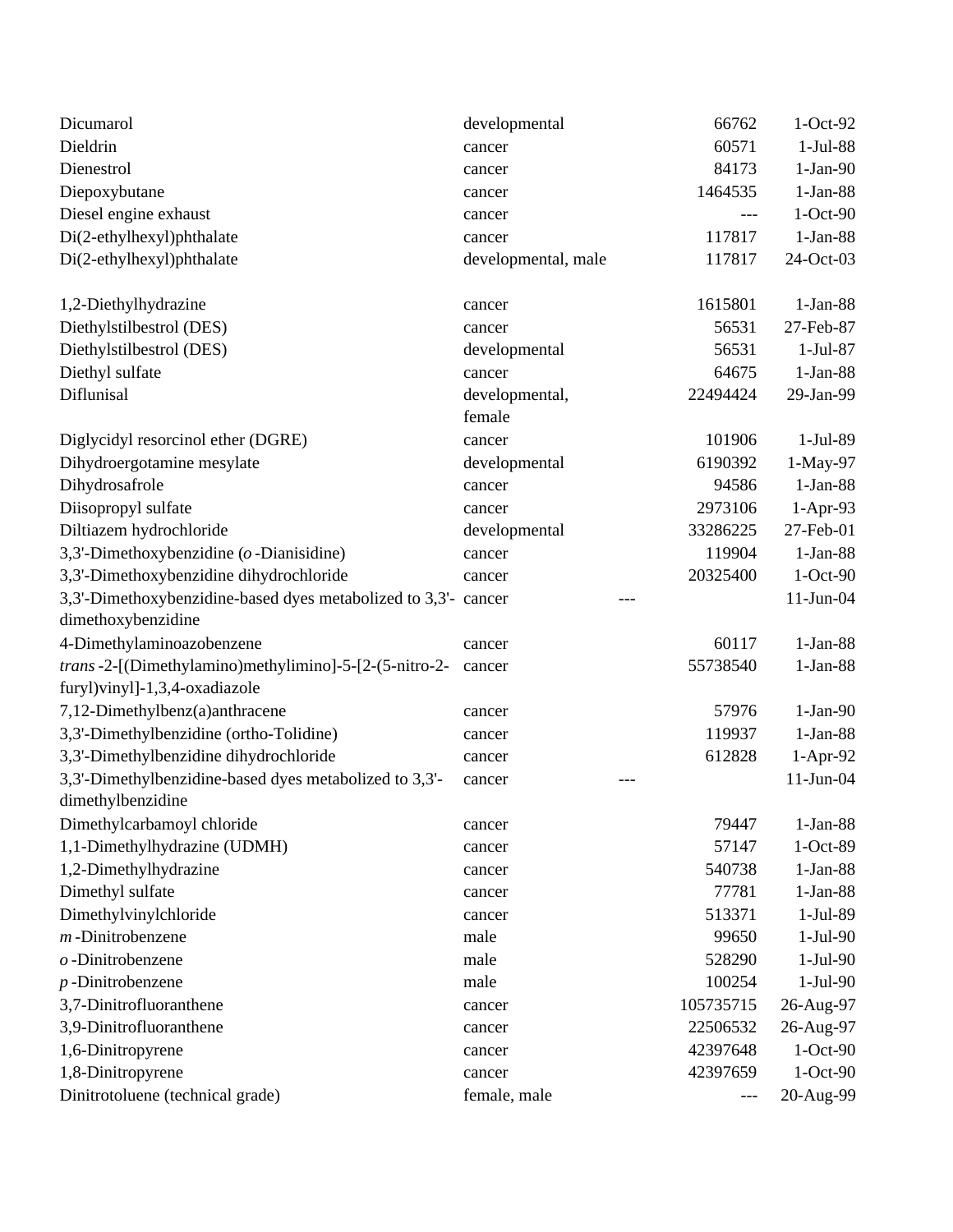| Dinitrotoluene mixture, 2,4-/2,6-                 | cancer              | ---       | 1-May-96     |
|---------------------------------------------------|---------------------|-----------|--------------|
| 2,4-Dinitrotoluene                                | cancer              | 121142    | $1-Jul-88$   |
| 2,4-Dinitrotoluene                                | male                | 121142    | 20-Aug-99    |
| 2,6-Dinitrotoluene                                | cancer              | 606202    | $1-Jul-95$   |
| 2,6-Dinitrotoluene                                | male                | 606202    | 20-Aug-99    |
| Dinocap                                           | developmental       | 39300453  | $1-Apr-90$   |
| Dinoseb                                           | developmental, male | 88857     | $1-Jan-89$   |
| 1,4-Dioxane                                       | cancer              | 123911    | $1-Jan-88$   |
| Diphenylhydantoin (Phenytoin)                     | cancer              | 57410     | $1-Jan-88$   |
| Diphenylhydantoin (Phenytoin)                     | developmental       | 57410     | $1-Jul-87$   |
| Diphenylhydantoin (Phenytoin), sodium salt        | cancer              | 630933    | $1-Jan-88$   |
| Di-n-propyl isocinchomeronate (MGK Repellent 326) | cancer              | 136458    | 1-May-96     |
| Direct Black 38 (technical grade)                 | cancer              | 1937377   | $1-Jan-88$   |
| Direct Blue 6 (technical grade)                   | cancer              | 2602462   | $1-Jan-88$   |
| Direct Brown 95 (technical grade)                 | cancer              | 16071866  | $1-Oct-88$   |
| Disodium cyanodithioimidocarbonate                | developmental       | 138932    | 30-Mar-99    |
| Disperse Blue 1                                   | cancer              | 2475458   | $1-Oct-90$   |
| Diuron                                            | cancer              | 330541    | 31-May-02    |
| Doxorubicin hydrochloride                         | developmental, male | 23214928  | 29-Jan-99    |
| Doxycycline (internal use)                        | developmental       | 564250    | $1-Jul-90$   |
| Doxycycline calcium (internal use)                | developmental       | 94088854  | $1-Jan-92$   |
| Doxycycline hyclate (internal use)                | developmental       | 24390145  | 1-Oct-91     |
| Doxycycline monohydrate (internal use)            | developmental       | 17086281  | $1-Oct-91$   |
| Endrin                                            | developmental       | 72208     | 15-May-98    |
| Epichlorohydrin                                   | cancer              | 106898    | $1-Oct-87$   |
| Epichlorohydrin                                   | male                | 106898    | $1-Sep-96$   |
| Ergotamine tartrate                               | developmental       | 379793    | 1-Apr-90     |
| Erionite                                          | cancer              | 12510428; | $1-Oct-88$   |
|                                                   |                     | 66733219  |              |
| <b>Estradiol 17B</b>                              | cancer              | 50282     | $1-Jan-88$   |
| Estragole                                         | cancer              | 140670    | 29-Oct-99    |
| Estrone                                           | cancer              | 53167     | $1-Jan-88$   |
| Estropipate                                       | cancer,             | 7280377   | 26-Aug-97    |
|                                                   | developmental       |           |              |
| Ethinylestradiol                                  | cancer              | 57636     | $1-Jan-88$   |
| Ethionamide                                       | developmental       | 536334    | 26-Aug-97    |
| Ethoprop                                          | cancer              | 13194484  | 27-Feb-01    |
| Ethyl acrylate                                    | cancer              | 140885    | $1-Jul-89$   |
| Ethyl alcohol in alcoholic beverages              | developmental       | ---       | $1-Oct-87$   |
| Ethylbenzene                                      | cancer              | 100414    | $11$ -Jun-04 |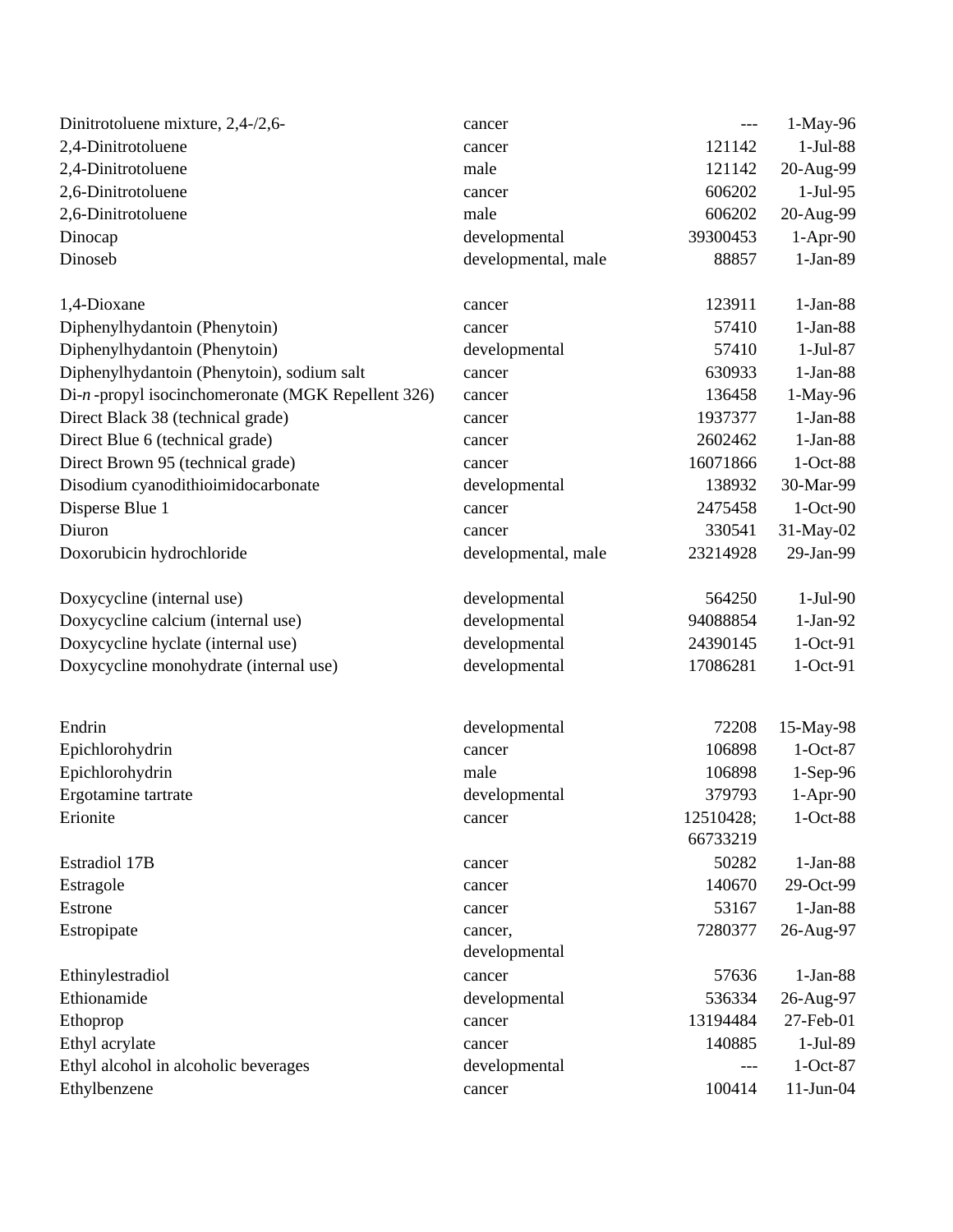| Ethyl dipropylthiocarbamate                       | developmental            | 759944    | 27-Apr-99  |
|---------------------------------------------------|--------------------------|-----------|------------|
| Ethyl-4,4'-dichlorobenzilate                      | cancer                   | 510156    | $1-Jan-90$ |
| Ethylene dibromide                                | cancer                   | 106934    | $1-Jul-87$ |
| Ethylene dibromide                                | developmental, male      | 106934    | 15-May-98  |
| Ethylene dichloride (1,2-Dichloroethane)          | cancer                   | 107062    | $1-Oct-87$ |
| Ethylene glycol monoethyl ether                   | developmental, male      | 110805    | $1-Jan-89$ |
| Ethylene glycol monoethyl ether acetate           | developmental, male      | 111159    | $1-Jan-93$ |
| Ethylene glycol monomethyl ether                  | developmental, male      | 109864    | $1-Jan-89$ |
| Ethylene glycol monomethyl ether acetate          | developmental, male      | 110496    | $1-Jan-93$ |
| Ethyleneimine                                     | cancer                   | 151564    | $1-Jan-88$ |
| Ethylene oxide                                    | cancer                   | 75218     | $1-Jul-87$ |
| Ethylene oxide                                    | female                   | 75218     | 27-Feb-87  |
| Ethylene thiourea                                 | cancer                   | 96457     | $1-Jan-88$ |
| Ethylene thiourea                                 | developmental            | 96457     | $1-Jan-93$ |
| Ethyl methanesulfonate                            | cancer                   | 62500     | $1-Jan-88$ |
| Etodolac                                          | developmental,<br>female | 41340254  | 20-Aug-99  |
| Etoposide                                         | developmental            | 33419420  | $1-Jul-90$ |
| Etretinate                                        | developmental            | 54350480  | $1-Jul-87$ |
| Fenoxaprop ethyl                                  | developmental            | 66441234  | 26-Mar-99  |
| Fenoxycarb                                        | cancer                   | 72490018  | $2-Jun-00$ |
| Filgrastim                                        | developmental            | 121181531 | 27-Feb-01  |
| Fluazifop butyl                                   | developmental            | 69806504  | 6-Nov-98   |
| Flunisolide                                       | developmental,<br>female | 3385033   | 15-May-98  |
| Fluorouracil                                      | developmental            | 51218     | $1-Jan-89$ |
| Fluoxymesterone                                   | developmental            | 76437     | $1-Apr-90$ |
| Flurazepam hydrochloride                          | developmental            | 1172185   | $1-Oct-92$ |
| Flurbiprofen                                      | developmental,<br>female | 5104494   | 20-Aug-99  |
| Flutamide                                         | developmental            | 13311847  | $1-Jul-90$ |
| Fluticasone propionate                            | developmental            | 80474142  | 15-May-98  |
| Fluvalinate                                       | developmental            | 69409945  | 6-Nov-98   |
| Folpet                                            | cancer                   | 133073    | $1-Jan-89$ |
| Formaldehyde (gas)                                | cancer                   | 50000     | $1-Jan-88$ |
| 2-(2-Formylhydrazino)-4-(5-nitro-2-furyl)thiazole | cancer                   | 3570750   | $1-Jan-88$ |
| Fumonisin $B_1$                                   | cancer                   | 116355830 | 14-Nov-03  |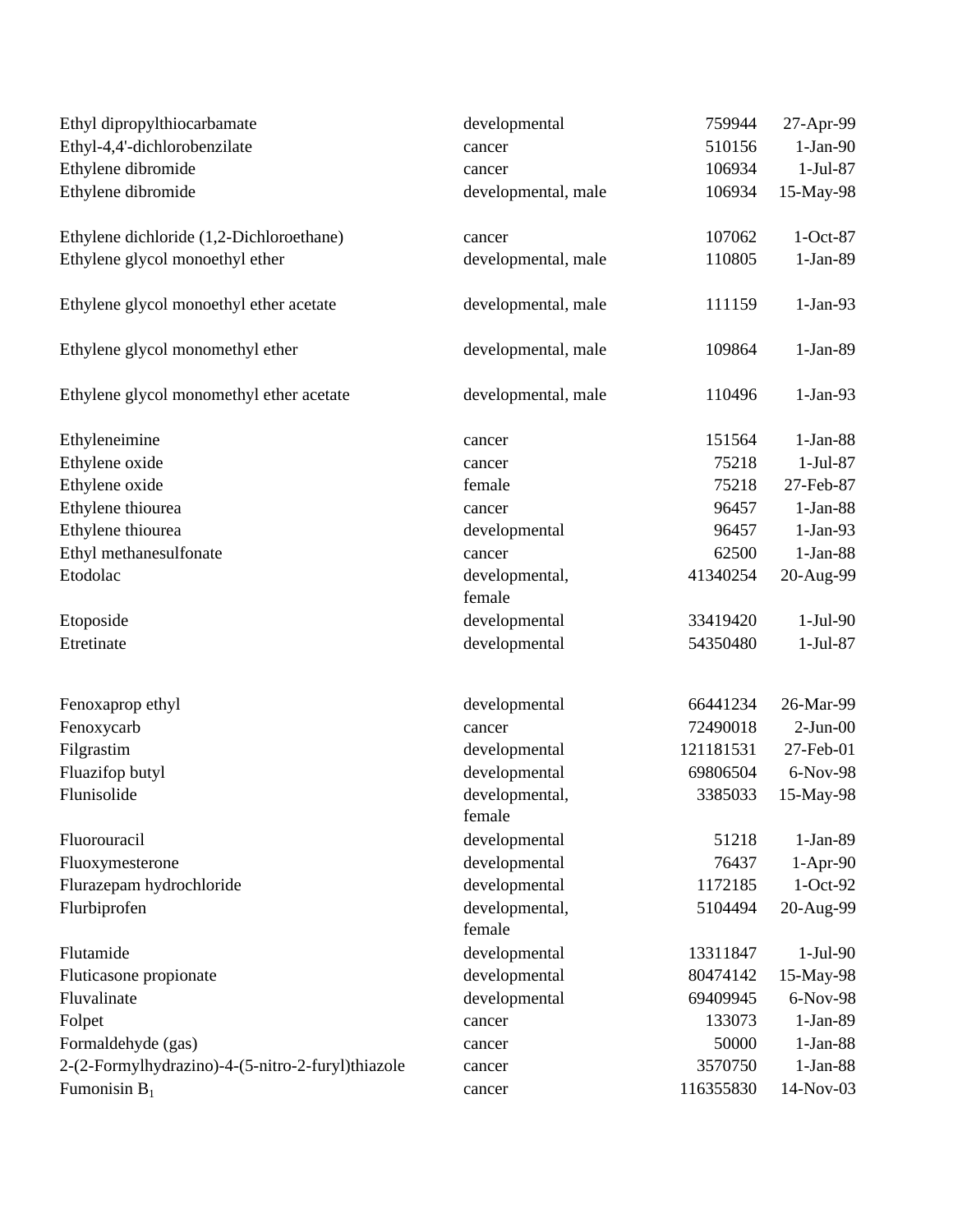| Furan                                                                 | cancer                   | 110009   | $1-Oct-93$   |
|-----------------------------------------------------------------------|--------------------------|----------|--------------|
| Furazolidone                                                          | cancer                   | 67458    | $1-Jan-90$   |
| Furmecyclox                                                           | cancer                   | 60568050 | $1-Jan-90$   |
| Fusarin C                                                             | cancer                   | 79748815 | $1-Jul-95$   |
| Ganciclovir sodium                                                    | cancer,                  | 82410320 | 26-Aug-97    |
|                                                                       | developmental, male      |          |              |
| Gasoline engine exhaust (condensates/extracts)                        | cancer                   | ---      | $1-Oct-90$   |
| Gemfibrozil                                                           | cancer                   | 25812300 | $22$ -Dec-00 |
| Gemfibrozil                                                           | female, male             | 25812300 | 20-Aug-99    |
| Glasswool fibers (airborne particles of respirable size)              | cancer                   | ---      | $1-Jul-90$   |
| Glu-P-1 (2-Amino-6-methyldipyrido[1,2- a:3',2'-<br>d]imidazole)       | cancer                   | 67730114 | $1-Jan-90$   |
| Glu-P-2 (2-Aminodipyrido[1,2-a:3',2'-d]imidazole)                     | cancer                   | 67730103 | $1-Jan-90$   |
| Glycidaldehyde                                                        | cancer                   | 765344   | $1-Jan-88$   |
| Glycidol                                                              | cancer                   | 556525   | $1-Jul-90$   |
| Goserelin acetate                                                     | developmental,           | 65807025 | 26-Aug-97    |
|                                                                       | female, male             |          |              |
| Griseofulvin                                                          | cancer                   | 126078   | $1-Jan-90$   |
| Gyromitrin (Acetaldehyde methylformylhydrazone)                       | cancer                   | 16568028 | $1-Jan-88$   |
| Halazepam                                                             | developmental            | 23092173 | $1-Jul-90$   |
| Halobetasol propionate                                                | developmental            | 66852548 | 20-Aug-99    |
| Haloperidol                                                           | developmental,<br>female | 52868    | 29-Jan-99    |
| Halothane                                                             | developmental            | 151677   | $1-Sep-96$   |
| HC Blue 1                                                             | cancer                   | 2784943  | 1-Jul-89     |
| Heptachlor                                                            | cancer                   | 76448    | $1-Jul-88$   |
| Heptachlor                                                            | developmental            | 76448    | 20-Aug-99    |
| Heptachlor epoxide                                                    | cancer                   | 1024573  | $1-Jul-88$   |
| Herbal remedies containing plant species of the genus<br>Aristolochia | cancer                   |          | $9-Jul-04$   |
| Hexachlorobenzene                                                     | cancer                   | 118741   | $1-Oct-87$   |
| Hexachlorobenzene                                                     | developmental            | 118741   | $1-Jan-89$   |
| Hexachlorocyclohexane (technical grade)                               | cancer                   | ---      | $1-Oct-87$   |
| Hexachlorodibenzodioxin                                               | cancer                   | 34465468 | $1-Apr-88$   |
| Hexachloroethane                                                      | cancer                   | 67721    | $1-Jul-90$   |
| 2,4-Hexadienal (89% trans, trans isomer; 11% cis, trans<br>isomer)    | cancer                   |          | $4-Mar-05$   |
| Hexamethylphosphoramide                                               | cancer                   | 680319   | $1-Jan-88$   |
| Hexamethylphosphoramide                                               | male                     | 680319   | $1-Oct-94$   |
| Histrelin acetate                                                     | developmental            | $---$    | 15-May-98    |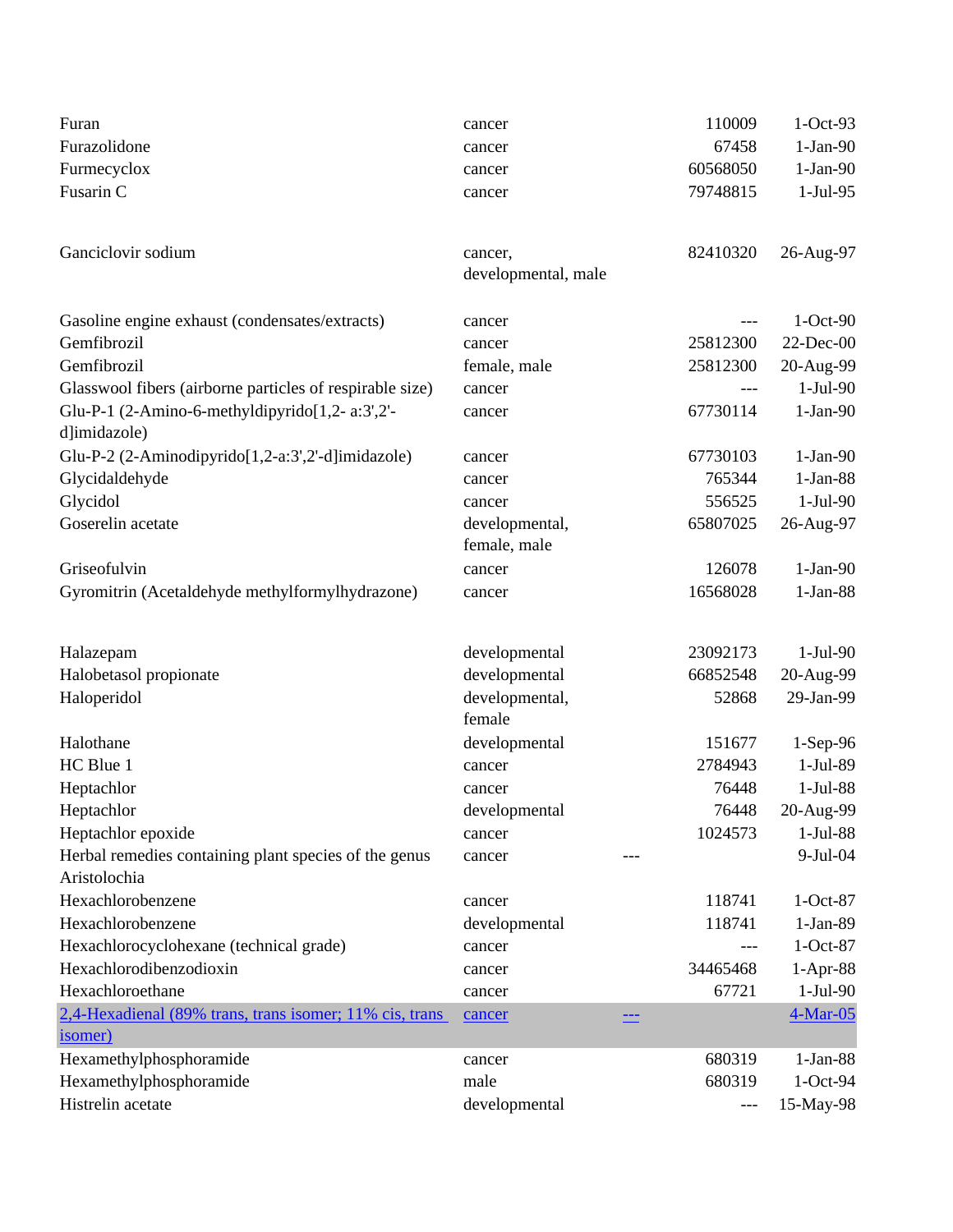| Hydramethylnon                                  | developmental, male | 67485294  | 5-Mar-99   |
|-------------------------------------------------|---------------------|-----------|------------|
| Hydrazine                                       | cancer              | 302012    | $1-Jan-88$ |
| Hydrazine sulfate                               | cancer              | 10034932  | $1-Jan-88$ |
| Hydrazobenzene (1,2-Diphenylhydrazine)          | cancer              | 122667    | $1-Jan-88$ |
| Hydroxyurea                                     | developmental       | 127071    | 1-May-97   |
| Idarubicin hydrochloride                        | developmental, male | 57852570  | 20-Aug-99  |
| Ifosfamide                                      | developmental       | 3778732   | $1-Jul-90$ |
| Iodine-131                                      | developmental       | 10043660  | $1-Jan-89$ |
| Indeno $[1,2,3$ -cd]pyrene                      | cancer              | 193395    | $1-Jan-88$ |
| Indium phosphide                                | cancer              | 22398807  | 27-Feb-01  |
| IQ (2-Amino-3-methylimidazo[4,5-f] quinoline)   | cancer              | 76180966  | $1-Apr-90$ |
| Iprodione                                       | cancer              | 36734197  | 1-May-96   |
| Iron dextran complex                            | cancer              | 9004664   | $1-Jan-88$ |
| Isobutyl nitrite                                | cancer              | 542563    | 1-May-96   |
| Isoprene                                        | cancer              | 78795     | 1-May-96   |
| Isosafrole                                      | cancer              | 120581    | 1-Oct-89   |
| Isotretinoin                                    | developmental       | 4759482   | $1-Jul-87$ |
| Isoxaflutole                                    | cancer              | 141112290 | 22-Dec-00  |
| Lactofen                                        | cancer              | 77501634  | $1-Jan-89$ |
| Lasiocarpine                                    | cancer              | 303344    | $1-Apr-88$ |
| Lead                                            | developmental,      | $---$     | 27-Feb-87  |
|                                                 | female, male        |           |            |
| Lead and lead compounds                         | cancer              | ---       | $1-Oct-92$ |
| Lead acetate                                    | cancer              | 301042    | $1-Jan-88$ |
| Lead phosphate                                  | cancer              | 7446277   | $1-Apr-88$ |
| Lead subacetate                                 | cancer              | 1335326   | $1-Oct-89$ |
| Leuprolide acetate                              | developmental,      | 74381536  | 26-Aug-97  |
|                                                 | female, male        |           |            |
| Levodopa                                        | developmental       | 59927     | 29-Jan-99  |
| Levonorgestrel implants                         | female              | 797637    | 15-May-98  |
| Lindane and other hexachlorocyclohexane isomers | cancer              | ---       | 1-Oct-89   |
| Linuron                                         | developmental       | 330552    | 19-Mar-99  |
| Lithium carbonate                               | developmental       | 554132    | $1-Jan-91$ |
| Lithium citrate                                 | developmental       | 919164    | $1-Jan-91$ |
| Lorazepam                                       | developmental       | 846491    | $1-Jul-90$ |
| Lovastatin                                      | developmental       | 75330755  | $1-Oct-92$ |
| Lynestrenol                                     | cancer              | 52766     | 27-Feb-01  |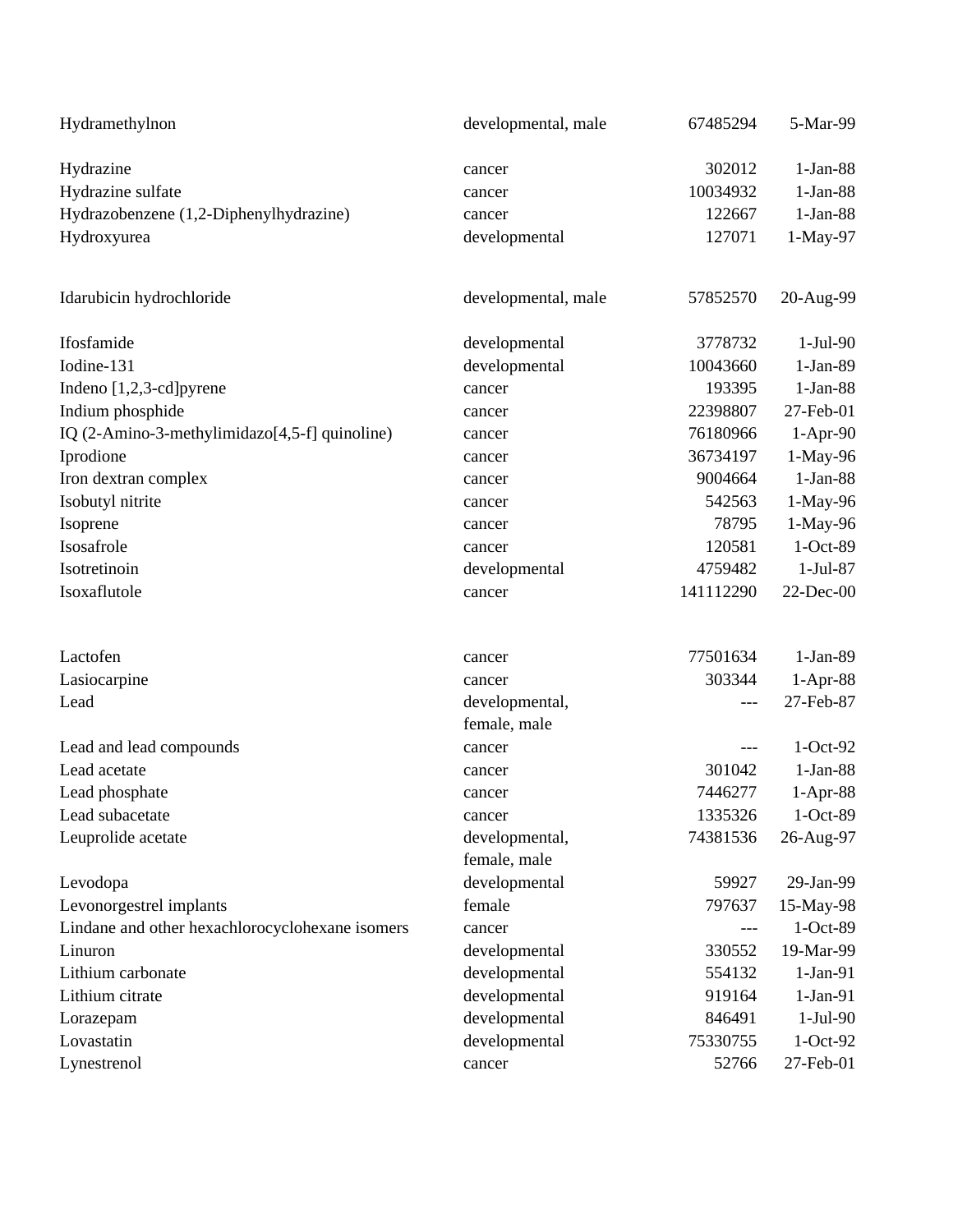| Mancozeb                                                    | cancer                  | 8018017       | $1-Jan-90$ |
|-------------------------------------------------------------|-------------------------|---------------|------------|
| Maneb                                                       | cancer                  | 12427382      | $1-Jan-90$ |
| Me-A-alpha-C (2-Amino-3-methyl-9H-pyrido[2,3-               | cancer                  | 68006837      | $1-Jan-90$ |
| b]indole)                                                   |                         |               |            |
| Mebendazole                                                 | developmental           | 31431397      | 20-Aug-99  |
| Medroxyprogesterone acetate                                 | cancer                  | 71589         | $1-Jan-90$ |
| Medroxyprogesterone acetate                                 | developmental           | 71589         | 1-Apr-90   |
| Megestrol acetate                                           | developmental           | 595335        | $1-Jan-91$ |
| MeIQ(2-Amino-3,4-dimethylimidazo[4,5-f]quinoline)           | cancer                  | 77094112      | $1-Oct-94$ |
| MeIQx(2-Amino-3,8-dimethylimidazo[4,5-f]quinoxaline) cancer |                         | 77500040      | $1-Oct-94$ |
|                                                             |                         | 148823        | 27-Feb-87  |
| Melphalan                                                   | cancer                  | 148823        | $1-Jul-90$ |
| Melphalan<br>Menotropins                                    | developmental           | 9002680       | $1-Apr-90$ |
|                                                             | developmental           | 57534         | $1-Jan-92$ |
| Meprobamate<br>Mercaptopurine                               | developmental           | 6112761       | $1-Jul-90$ |
|                                                             | developmental           |               | $1-Jul-90$ |
| Mercury and mercury compounds                               | developmental<br>cancer | ---<br>531760 |            |
| Merphalan<br>Mestranol                                      |                         |               | $1-Apr-88$ |
|                                                             | cancer                  | 72333         | $1-Apr-88$ |
| Methacycline hydrochloride                                  | developmental           | 3963959       | $1-Jan-91$ |
| Metham sodium                                               | cancer                  | 137428        | 6-Nov-98   |
| Metham sodium                                               | developmental           | 137428        | 15-May-98  |
| Methazole                                                   | developmental           | 20354261      | 1-Dec-99   |
| Methimazole                                                 | developmental           | 60560         | $1-Jul-90$ |
| Methotrexate                                                | developmental           | 59052         | $1-Jan-89$ |
| Methotrexate sodium                                         | developmental           | 15475566      | $1-Apr-90$ |
| 5-Methoxypsoralen with ultraviolet A therapy                | cancer                  | 484208        | $1-Oct-88$ |
| 8-Methoxypsoralen with ultraviolet A therapy                | cancer                  | 298817        | 27-Feb-87  |
| 2-Methylaziridine (Propyleneimine)                          | cancer                  | 75558         | $1-Jan-88$ |
| Methylazoxymethanol                                         | cancer                  | 590965        | $1-Apr-88$ |
| Methylazoxymethanol acetate                                 | cancer                  | 592621        | $1-Apr-88$ |
| Methyl bromide, as a structural fumigant                    | developmental           | 74839         | $1-Jan-93$ |
| Methyl carbamate                                            | cancer                  | 598550        | 15-May-98  |
| Methyl chloride                                             | developmental           | 74873         | 10-Mar-00  |
| 3-Methylcholanthrene                                        | cancer                  | 56495         | $1-Jan-90$ |
| 5-Methylchrysene                                            | cancer                  | 3697243       | $1-Apr-88$ |
| 4,4'-Methylene bis(2-chloroaniline)                         | cancer                  | 101144        | $1-Jul-87$ |
| 4,4'-Methylene bis(N,N-dimethyl)benzenamine                 | cancer                  | 101611        | 1-Oct-89   |
| 4,4'-Methylene bis(2-methylaniline)                         | cancer                  | 838880        | $1-Apr-88$ |
| 4,4'-Methylenedianiline                                     | cancer                  | 101779        | $1-Jan-88$ |
| 4,4'-Methylenedianiline dihydrochloride                     | cancer                  | 13552448      | $1-Jan-88$ |
| Methyleugenol                                               | cancer                  | 93152         | 16-Nov-01  |
| Methylhydrazine and its salts                               | cancer                  | ---           | $1-Jul-92$ |
| Methyl iodide                                               | cancer                  | 74884         | $1-Apr-88$ |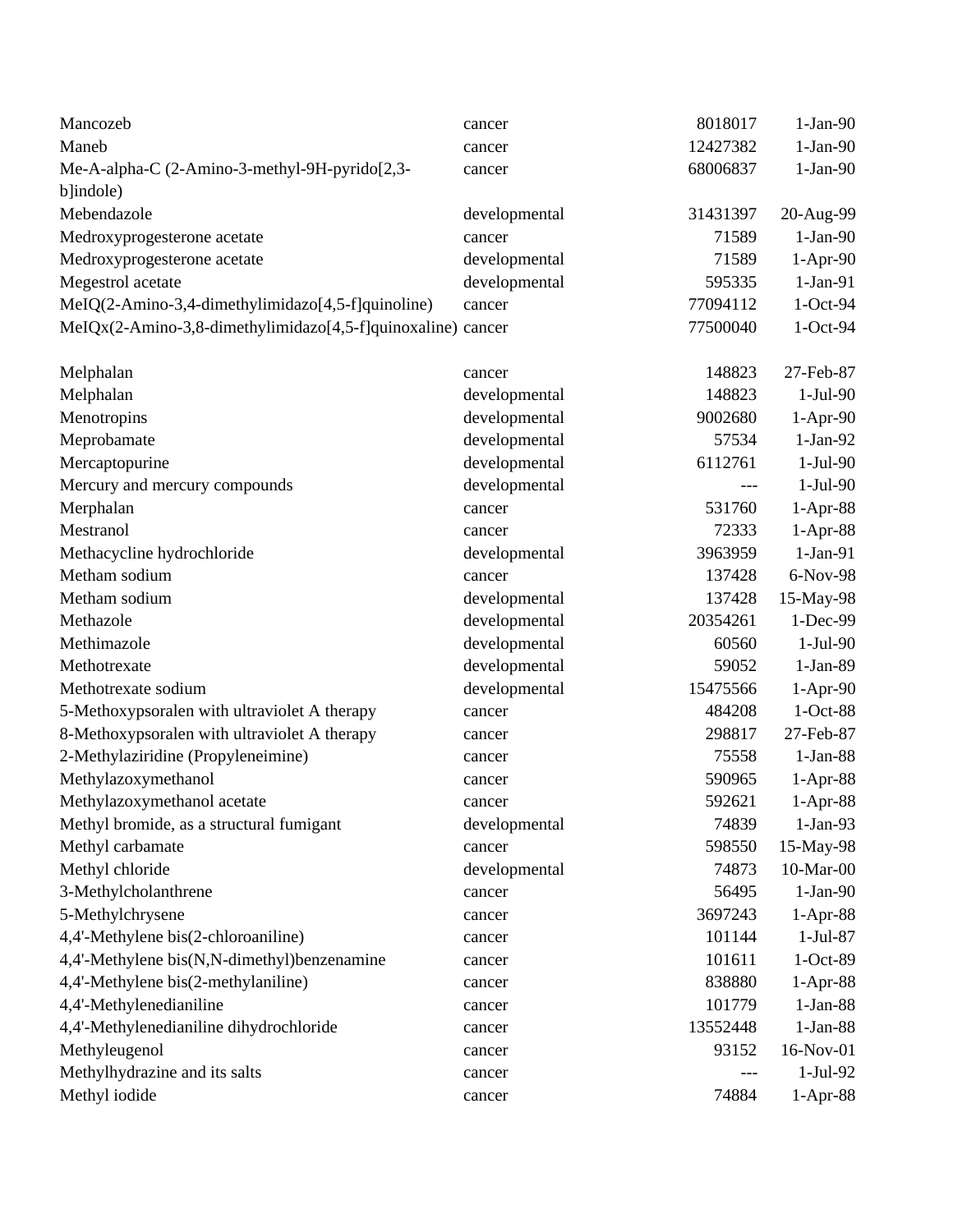| Methyl mercury                                                                  | developmental       |          | $1-Jul-87$ |
|---------------------------------------------------------------------------------|---------------------|----------|------------|
| Methylmercury compounds                                                         | cancer              | $---$    | 1-May-96   |
| Methyl methanesulfonate                                                         | cancer              | 66273    | 1-Apr-88   |
| 2-Methyl-1-nitroanthraquinone (of uncertain purity)                             | cancer              | 129157   | 1-Apr-88   |
| N-Methyl-N'-nitro-N-nitrosoguanidine                                            | cancer              | 70257    | 1-Apr-88   |
| N-Methylolacrylamide                                                            | cancer              | 924425   | $1-Jul-90$ |
| N-Methylpyrrolidone                                                             | developmental       | 872504   | 15-Jun-01  |
| Methyltestosterone                                                              | developmental       | 58184    | $1-Apr-90$ |
| Methylthiouracil                                                                | cancer              | 56042    | 1-Oct-89   |
| Metiram                                                                         | cancer              | 9006422  | $1-Jan-90$ |
| Metiram                                                                         | developmental       | 9006422  | 30-Mar-99  |
| Metronidazole                                                                   | cancer              | 443481   | $1-Jan-88$ |
| Michler's ketone                                                                | cancer              | 90948    | $1-Jan-88$ |
| Midazolam hydrochloride                                                         | developmental       | 59467968 | 1-Jul-90   |
| Minocycline hydrochloride (internal use)                                        | developmental       | 13614987 | $1-Jan-92$ |
| Mirex                                                                           | cancer              | 2385855  | $1-Jan-88$ |
| Misoprostol                                                                     | developmental       | 59122462 | $1-Apr-90$ |
| Mitomycin C                                                                     | cancer              | 50077    | $1-Apr-88$ |
| Mitoxantrone hydrochloride                                                      | developmental       | 70476823 | 1-Jul-90   |
| Monocrotaline                                                                   | cancer              | 315220   | $1-Apr-88$ |
| 5-(Morpholinomethyl)-3-[(5-nitrofurfurylidene)-amino]-2 cancer<br>oxazolidinone |                     | 139913   | $1-Apr-88$ |
| <b>Mustard Gas</b>                                                              | cancer              | 505602   | 27-Feb-87  |
| MX (3-chloro-4-dichloromethyl-5-hydroxy-2(5H)-                                  | cancer              | 77439760 | 22-Dec-00  |
| furanone)                                                                       |                     |          |            |
| Myclobutanil                                                                    | developmental, male | 88671890 | 16-Apr-99  |
| Nabam                                                                           | developmental       | 142596   | 30-Mar-99  |
| Nafarelin acetate                                                               | developmental       | 86220420 | $1-Apr-90$ |
| Nafenopin                                                                       | cancer              | 3771195  | $1-Apr-88$ |
| Nalidixic acid                                                                  | cancer              | 389082   | 15-May-98  |
| Naphthalene                                                                     | cancer              | 91203    | 19-Apr-02  |
| 1-Naphthylamine                                                                 | cancer              | 134327   | 1-Oct-89   |
| 2-Naphthylamine                                                                 | cancer              | 91598    | 27-Feb-87  |
| Neomycin sulfate (internal use)                                                 | developmental       | 1405103  | $1-Oct-92$ |
| Netilmicin sulfate                                                              | developmental       | 56391572 | $1-Jul-90$ |
| Nickel (Metallic)                                                               | cancer              | 7440020  | 1-Oct-89   |
| Nickel acetate                                                                  | cancer              | 373024   | 1-Oct-89   |
| Nickel carbonate                                                                | cancer              | 3333393  | 1-Oct-89   |
| Nickel carbonyl                                                                 | cancer              | 13463393 | $1-Oct-87$ |
| Nickel carbonyl                                                                 | developmental       | 13463393 | 1-Sep-96   |
| Nickel compounds                                                                | cancer              |          | $7-May-04$ |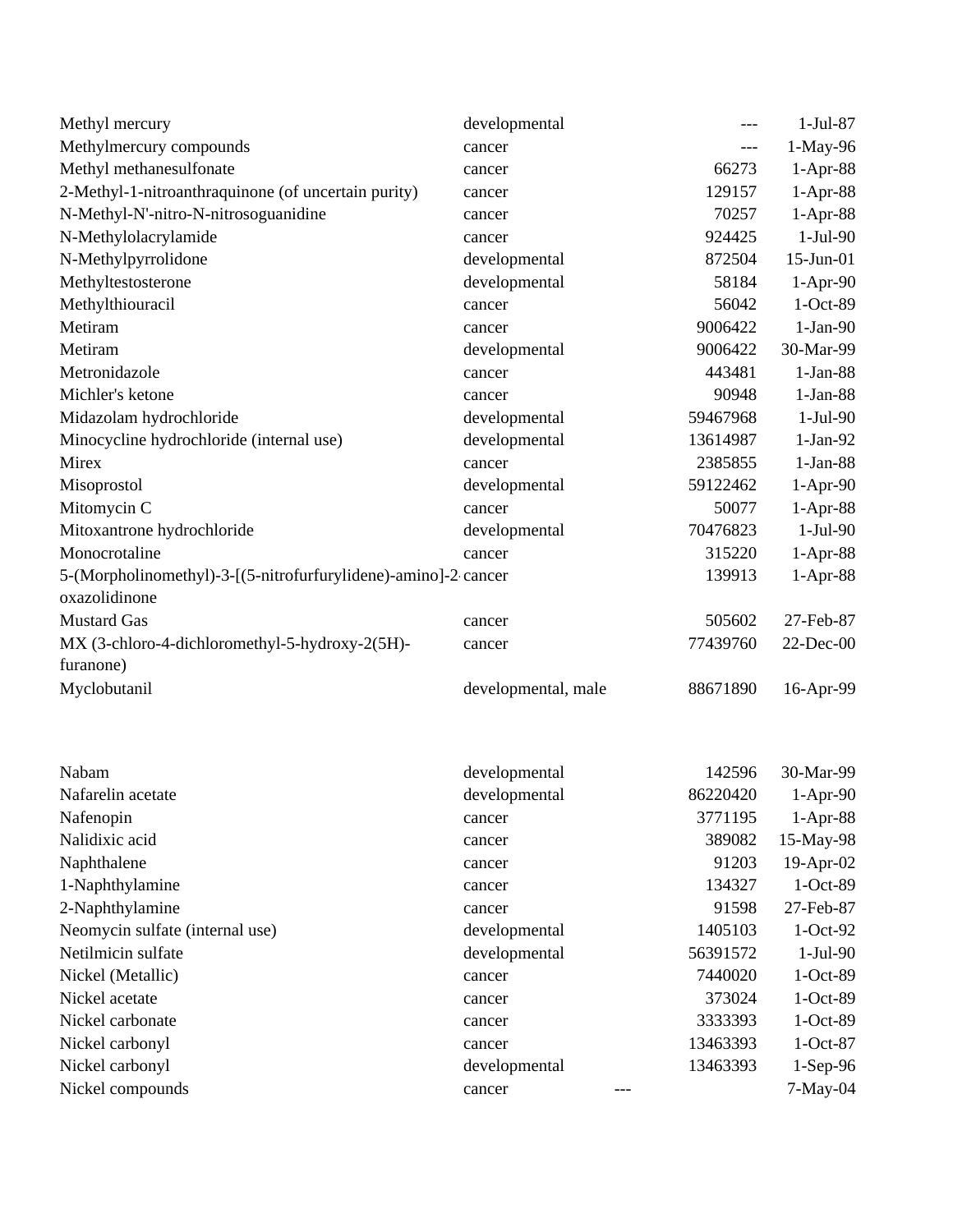| Nickel hydroxide                                                  | cancer           | 12054487;<br>12125563 | $1-Oct-89$       |
|-------------------------------------------------------------------|------------------|-----------------------|------------------|
| Nickelocene                                                       |                  | 1271289               | $1-Oct-89$       |
| Nickel oxide                                                      | cancer<br>cancer | 1313991               | $1-Oct-89$       |
|                                                                   |                  |                       | $1-Oct-87$       |
| Nickel refinery dust from the pyrometallurgical process           | cancer           | ---                   |                  |
| Nickel subsulfide                                                 | cancer           | 12035722              | $1-Oct-87$       |
| Nicotine                                                          | developmental    | 54115                 | $1-Apr-90$       |
| Nifedipine                                                        | developmental,   | 21829254              | 29-Jan-99        |
|                                                                   | female, male     |                       |                  |
| Nimodipine                                                        | developmental    | 66085594              | $24$ -Apr-01     |
| Niridazole                                                        | cancer           | 61574                 | $1-Apr-88$       |
| Nitrapyrin                                                        | developmental    | 1929824               | 30-Mar-99        |
| Nitrilotriacetic acid                                             | cancer           | 139139                | $1-Jan-88$       |
| Nitrilotriacetic acid, trisodium salt monohydrate                 | cancer           | 18662538              | $1-Apr-89$       |
| 5-Nitroacenaphthene                                               | cancer           | 602879                | $1-Apr-88$       |
| 5-Nitro- $o$ -anisidine                                           | cancer           | 99592                 | $1-Oct-89$       |
| $o$ -Nitroanisole                                                 | cancer           | 91236                 | $1-Oct-92$       |
| Nitrobenzene                                                      | cancer           | 98953                 | 26-Aug-97        |
| 4-Nitrobiphenyl                                                   | cancer           | 92933                 | $1-Apr-88$       |
| 6-Nitrochrysene                                                   | cancer           | 7496028               | $1-Oct-90$       |
| Nitrofen (technical grade)                                        | cancer           | 1836755               | $1-Jan-88$       |
| 2-Nitrofluorene                                                   | cancer           | 607578                | $1-Oct-90$       |
| Nitrofurantoin                                                    | male             | 67209                 | $1-Apr-91$       |
| Nitrofurazone                                                     | cancer           | 59870                 | $1-Jan-90$       |
| 1-[(5-Nitrofurfurylidene)-amino]-2-imidazolidinone                | cancer           | 555840                | $1-Apr-88$       |
| N-[4-(5-Nitro-2-furyl)-2-thiazolyl]acetamide                      | cancer           | 531828                | $1-Apr-88$       |
| Nitrogen mustard (Mechlorethamine)                                | cancer           | 51752                 | $1-Jan-88$       |
| Nitrogen mustard (Mechlorethamine)                                | developmental    | 51752                 | $1-Jan-89$       |
| Nitrogen mustard hydrochloride (Mechlorethamine                   | cancer           | 55867                 | $1-Apr-88$       |
| hydrochloride)                                                    |                  |                       |                  |
| Nitrogen mustard hydrochloride (Mechlorethamine<br>hydrochloride) | developmental    | 55867                 | $1-Jul-90$       |
| Nitrogen mustard N-oxide                                          |                  | 126852                | $1-Apr-88$       |
| Nitrogen mustard N-oxide hydrochloride                            | cancer<br>cancer | 302705                | $1-Apr-88$       |
| Nitromethane                                                      | cancer           | 75525                 | 1-May-97         |
| 2-Nitropropane                                                    |                  | 79469                 | $1-Jan-88$       |
| 1-Nitropyrene                                                     | cancer           | 5522430               | $1-Oct-90$       |
| 4-Nitropyrene                                                     | cancer           | 57835924              | $1-Oct-90$       |
| N-Nitrosodi-n-butylamine                                          | cancer           | 924163                | $1-Oct-87$       |
| N-Nitrosodiethanolamine                                           | cancer           |                       |                  |
|                                                                   | cancer           | 1116547               | $1-Jan-88$       |
| N-Nitrosodiethylamine                                             | cancer           | 55185                 | $1-Oct-87$       |
| N-Nitrosodimethylamine                                            | cancer           | 62759                 | $1-Oct-87$       |
| $p$ -Nitrosodiphenylamine                                         | cancer           | 156105                | $1$ -Jan-88 $\,$ |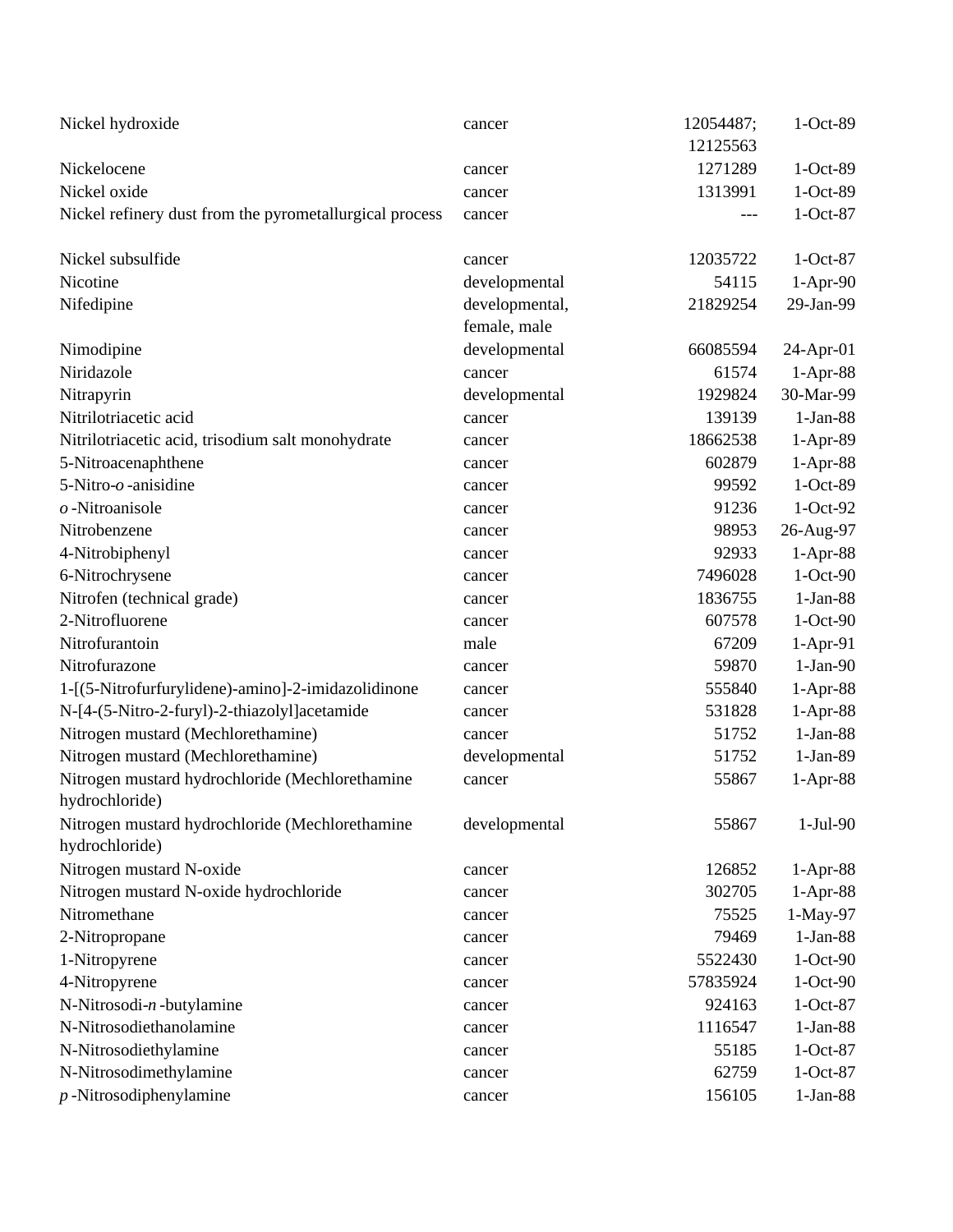| N-Nitrosodiphenylamine                             | cancer         | 86306       | $1-Apr-88$ |
|----------------------------------------------------|----------------|-------------|------------|
| $N\text{-Nitrosodi-}n\text{-}propylamine$          | cancer         | 621647      | $1-Jan-88$ |
| N-Nitroso-N-ethylurea                              | cancer         | 759739      | $1-Oct-87$ |
| 3-(N-Nitrosomethylamino) propionitrile             | cancer         | 60153493    | $1-Apr-90$ |
| 4-(N-Nitrosomethylamino)-1-(3-pyridyl)1-butanone   | cancer         | 64091914    | 1-Apr-90   |
| N-Nitrosomethylethylamine                          | cancer         | 10595956    | 1-Oct-89   |
| N-Nitroso-N-methylurea                             | cancer         | 684935      | $1-Oct-87$ |
| N-Nitroso-N-methylurethane                         | cancer         | 615532      | $1-Apr-88$ |
| N-Nitrosomethylvinylamine                          | cancer         | 4549400     | $1-Jan-88$ |
| N-Nitrosomorpholine                                | cancer         | 59892       | $1-Jan-88$ |
| N-Nitrosonornicotine                               | cancer         | 16543558    | $1-Jan-88$ |
| N-Nitrosopiperidine                                | cancer         | 100754      | $1-Jan-88$ |
| N-Nitrosopyrrolidine                               | cancer         | 930552      | $1-Oct-87$ |
| N-Nitrososarcosine                                 | cancer         | 13256229    | $1-Jan-88$ |
| $o$ -Nitrotoluene                                  | cancer         | 88722       | 15-May-98  |
| Norethisterone (Norethindrone)                     | cancer         | 68224       | 1-Oct-89   |
| Norethisterone (Norethindrone)                     | developmental  | 68224       | $1-Apr-90$ |
| Norethisterone acetate (Norethindrone acetate)     | developmental  | 51989       | $1-Oct-91$ |
| Norethisterone (Norethindrone) / Ethinyl estradiol | developmental  | 68224/57636 | $1-Apr-90$ |
| Norethisterone (Norethindrone) /Mestranol          | developmental  | 68224/72333 | 1-Apr-90   |
| Norethynodrel                                      | cancer         | 68235       | 27-Feb-01  |
| Norgestrel                                         | developmental  | 6533002     | $1-Apr-90$ |
| Ochratoxin A                                       | cancer         | 303479      | $1-Jul-90$ |
| Oil Orange SS                                      | cancer         | 2646175     | $1-Apr-88$ |
| Oral contraceptives, combined                      | cancer         |             | 1-Oct-89   |
| Oral contraceptives, sequential                    | cancer         | ---         | 1-Oct-89   |
| Oxadiazon                                          | cancer         | 19666309    | 1-Jul-91   |
| Oxadiazon                                          | developmental  | 19666309    | 15-May-98  |
| Oxazepam                                           | cancer         | 604751      | 1-Oct-94   |
| Oxazepam                                           | developmental  | 604751      | 1-Oct-92   |
| Oxydemeton methyl                                  | female, male   | 301122      | 6-Nov-98   |
| Oxymetholone                                       | cancer         | 434071      | $1-Jan-88$ |
| Oxymetholone                                       | developmental  | 434071      | 1-May-97   |
| Oxytetracycline (internal use)                     | developmental  | 79572       | $1-Jan-91$ |
| Oxytetracycline hydrochloride (internal use)       | developmental  | 2058460     | $1-Oct-91$ |
| Oxythioquinox                                      | cancer         | 2439012     | 20-Aug-99  |
| Paclitaxel                                         | developmental, | 33069624    | 26-Aug-97  |
|                                                    | female, male   |             |            |
| Palygorskite fibers ( $>$ 5 $\mu$ m in length)     | cancer         | 12174117    | 28-Dec-99  |
| Panfuran S                                         | cancer         | 794934      | $1-Jan-88$ |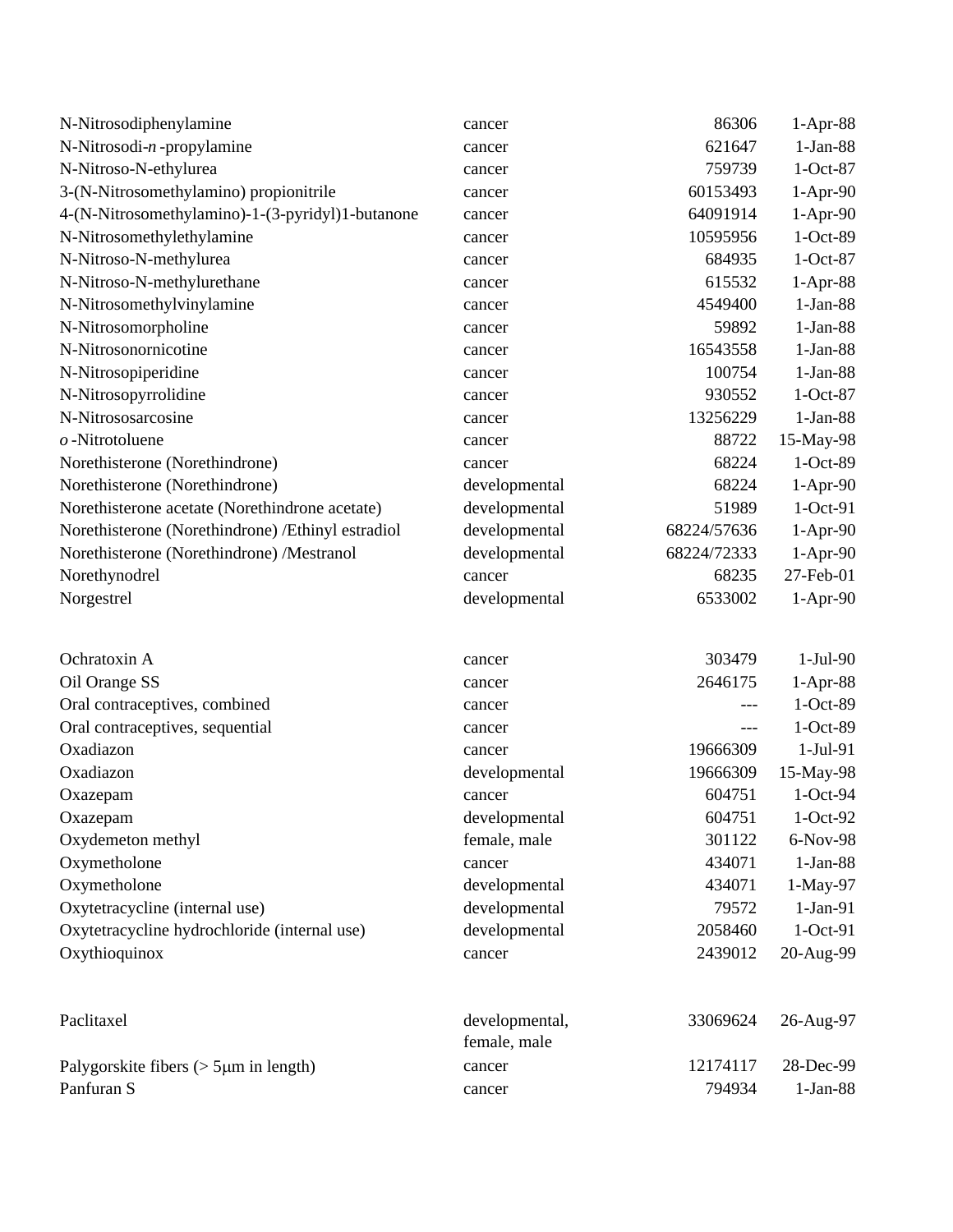| Paramethadione                                                  | developmental  | 115673    | $1-Jul-90$ |
|-----------------------------------------------------------------|----------------|-----------|------------|
| Penicillamine                                                   | developmental  | 52675     | $1-Jan-91$ |
| Pentachlorophenol                                               | cancer         | 87865     | $1-Jan-90$ |
| Pentobarbital sodium                                            | developmental  | 57330     | $1-Jul-90$ |
| Pentostatin                                                     | developmental  | 53910251  | 1-Sep-96   |
| Phenacemide                                                     | developmental  | 63989     | $1-Jul-90$ |
| Phenacetin                                                      | cancer         | 62442     | $1-Oct-89$ |
| Phenazopyridine                                                 | cancer         | 94780     | $1-Jan-88$ |
| Phenazopyridine hydrochloride                                   | cancer         | 136403    | $1-Jan-88$ |
| Phenesterin                                                     | cancer         | 3546109   | 1-Jul-89   |
| Phenobarbital                                                   | cancer         | 50066     | $1-Jan-90$ |
| Phenolphthalein                                                 | cancer         | 77098     | 15-May-98  |
| Phenoxybenzamine                                                | cancer         | 59961     | $1-Apr-88$ |
| Phenoxybenzamine hydrochloride                                  | cancer         | 63923     | 1-Apr-88   |
| Phenprocoumon                                                   | developmental  | 435972    | $1-Oct-92$ |
| $o$ -Phenylenediamine and its salts                             | cancer         | 95545     | 15-May-98  |
| Phenyl glycidyl ether                                           | cancer         | 122601    | $1-Oct-90$ |
| Phenylhydrazine and its salts                                   | cancer         | ---       | $1-Jul-92$ |
| $o$ -Phenylphenate, sodium                                      | cancer         | 132274    | $1-Jan-90$ |
| $o$ -Phenylphenol                                               | cancer         | 90437     | $4-Aug-00$ |
| PhiP(2-Amino-1-methyl-6-phenylimidazol[4,5-                     | cancer         | 105650235 | 1-Oct-94   |
|                                                                 |                |           |            |
| b]pyridine)                                                     |                |           |            |
| Pimozide                                                        | developmental, | 2062784   | 20-Aug-99  |
|                                                                 | female         |           |            |
| Pipobroman                                                      | developmental  | 54911     | $1-Jul-90$ |
| Plicamycin                                                      | developmental  | 18378897  | $1-Apr-90$ |
| Polybrominated biphenyls                                        | cancer         | ---       | $1-Jan-88$ |
| Polybrominated biphenyls                                        | developmental  | $---$     | $1-Oct-94$ |
| Polychlorinated biphenyls                                       | cancer         |           | $1-Oct-89$ |
| Polychlorinated biphenyls                                       | developmental  | ---       | $1-Jan-91$ |
| Polychlorinated biphenyls (containing 60 or more percent cancer |                | $---$     | $1-Jan-88$ |
| percent chlorine by molecular weight)                           |                |           |            |
| Polychlorinated dibenzo- $p$ -dioxins                           | cancer         |           | $1-Oct-92$ |
| Polychlorinated dibenzofurans                                   | cancer         | ---       | $1-Oct-92$ |
| Polygeenan                                                      | cancer         | 53973981  | $1-Jan-88$ |
| Ponceau MX                                                      | cancer         | 3761533   | 1-Apr-88   |
| Ponceau 3R                                                      | cancer         | 3564098   | 1-Apr-88   |
| Potassium bromate                                               | cancer         | 7758012   | $1-Jan-90$ |
| Potassium dimethyldithiocarbamate                               | developmental  | 128030    | 30-Mar-99  |
| Pravastatin sodium                                              | developmental  | 81131706  | $3-Mar-00$ |
| Prednisolone sodium phosphate                                   | developmental  | 125020    | 20-Aug-99  |
| Primidone                                                       | cancer         | 125337    | 20-Aug-99  |
| Procarbazine                                                    | cancer         | 671169    | $1-Jan-88$ |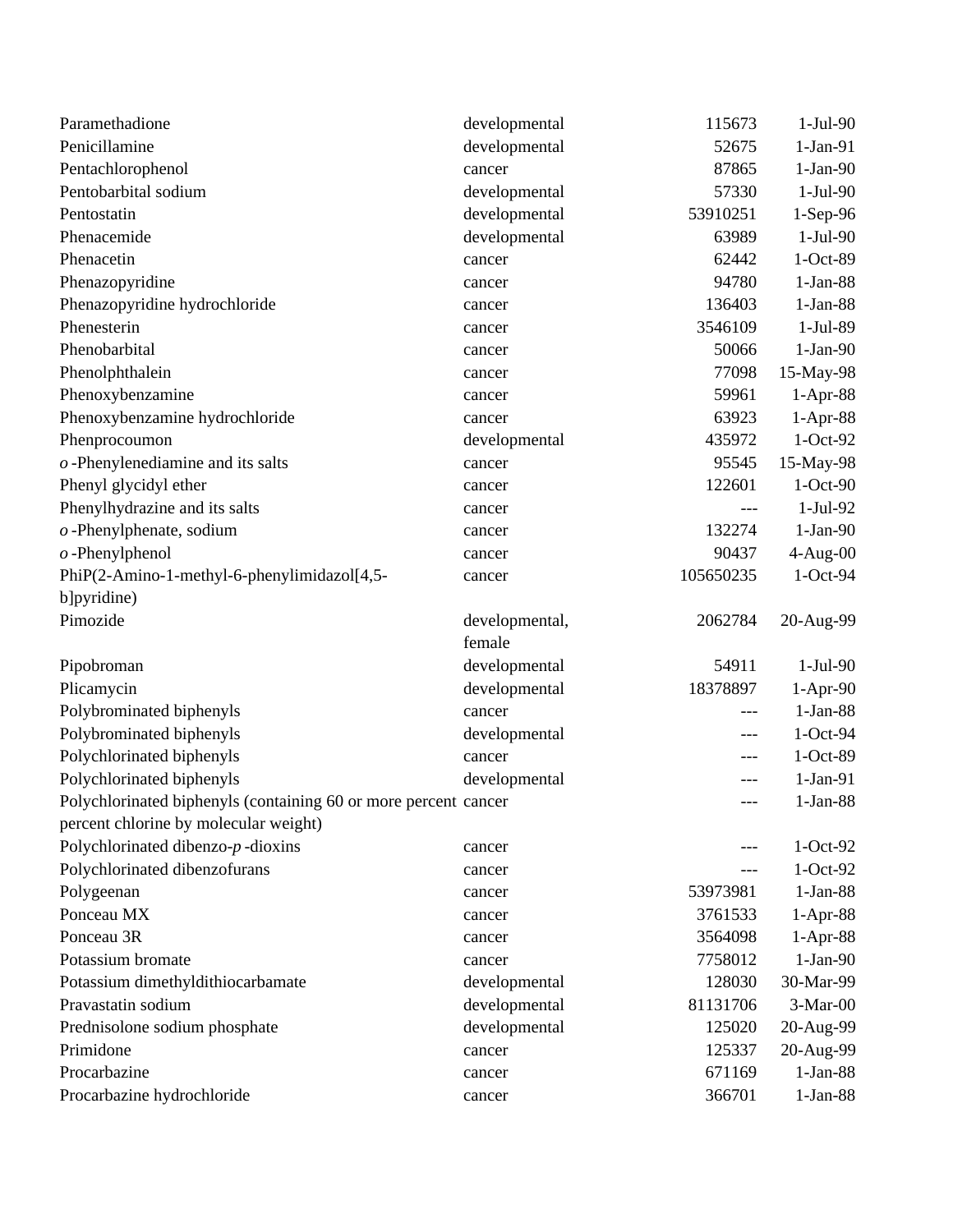| Procarbazine hydrochloride                                                                                                                                                                                                                                                             | developmental            | 366701               | $1-Jul-90$              |
|----------------------------------------------------------------------------------------------------------------------------------------------------------------------------------------------------------------------------------------------------------------------------------------|--------------------------|----------------------|-------------------------|
| Procymidone                                                                                                                                                                                                                                                                            | cancer                   | 32809168             | 1-Oct-94                |
| Progesterone                                                                                                                                                                                                                                                                           | cancer                   | 57830                | $1-Jan-88$              |
| Pronamide                                                                                                                                                                                                                                                                              | cancer                   | 23950585             | 1-May-96                |
| Propachlor                                                                                                                                                                                                                                                                             | cancer                   | 1918167              | 27-Feb-01               |
| 1,3-Propane sultone                                                                                                                                                                                                                                                                    | cancer                   | 1120714              | $1-Jan-88$              |
| Propargite                                                                                                                                                                                                                                                                             | cancer                   | 2312358              | $1-Oct-94$              |
| Propargite                                                                                                                                                                                                                                                                             | developmental            | 2312358              | 15-Jun-99               |
| beta-Propiolactone                                                                                                                                                                                                                                                                     | cancer                   | 57578                | $1-Jan-88$              |
| Propylene glycol mono-t-butyl ether                                                                                                                                                                                                                                                    | cancer                   | 57018527             | $11$ -Jun-04            |
| Propylene oxide                                                                                                                                                                                                                                                                        | cancer                   | 75569                | $1-Oct-88$              |
| Propylthiouracil                                                                                                                                                                                                                                                                       | cancer                   | 51525                | $1-Jan-88$              |
| Propylthiouracil                                                                                                                                                                                                                                                                       | developmental            | 51525                | $1-Jul-90$              |
| Pyrimethamine                                                                                                                                                                                                                                                                          | developmental            | 58140                | 29-Jan-99               |
| Pyridine                                                                                                                                                                                                                                                                               | cancer                   | 110861               | 17-May-02               |
| Quazepam                                                                                                                                                                                                                                                                               | developmental            | 36735225             | 26-Aug-97               |
| Quinoline and its strong acid salts                                                                                                                                                                                                                                                    | cancer                   | ---                  | 24-Oct-97               |
| Quizalofop-ethyl                                                                                                                                                                                                                                                                       | male                     | 76578148             | 24-Dec-99               |
| Radionuclides                                                                                                                                                                                                                                                                          | cancer                   | $---$                | $1-Jul-89$              |
| Reserpine                                                                                                                                                                                                                                                                              | cancer                   | 50555                | $1-Oct-89$              |
| Residual (heavy) fuel oils                                                                                                                                                                                                                                                             | cancer                   | ---                  | $1-Oct-90$              |
| Resmethrin                                                                                                                                                                                                                                                                             | developmental            | 10453868             | 6-Nov-98                |
| Retinol/retinyl esters, when in daily dosages in excess of developmental<br>10,000 IU, or 3,000 retinol equivalents. (NOTE:<br>Retinol/retinyl esters are required and essential for<br>maintenance of normal reproductive function. The<br>recommended daily level during pregnancy i |                          |                      | $1-Jul-89$              |
|                                                                                                                                                                                                                                                                                        |                          |                      |                         |
| Ribavirin<br>Ribavirin                                                                                                                                                                                                                                                                 | developmental<br>male    | 36791045<br>36791045 | $1-Apr-90$<br>27-Feb-01 |
| Riddelliine                                                                                                                                                                                                                                                                            |                          | 23246960             | $3-Dec-04$              |
| Rifampin                                                                                                                                                                                                                                                                               | cancer                   | 13292461             | 27-Feb-01               |
|                                                                                                                                                                                                                                                                                        | developmental,<br>female |                      |                         |
| Saecharin Delisted April 6, 2001                                                                                                                                                                                                                                                       | cancer                   | 81072                | 1-Oct-89                |
| Saecharin, sodium Delisted January 17, 2003                                                                                                                                                                                                                                            | cancer                   | 128449               | 1 Jan 88                |
| Safrole                                                                                                                                                                                                                                                                                | cancer                   | 94597                | $1-Jan-88$              |
| Salicylazosulfapyridine                                                                                                                                                                                                                                                                | cancer                   | 599791               | 15-May-98               |
| Secobarbital sodium                                                                                                                                                                                                                                                                    | developmental            | 309433               | $1-Oct-92$              |
| Selenium sulfide                                                                                                                                                                                                                                                                       | cancer                   | 7446346              | $1-Oct-89$              |
| Sermorelin acetate                                                                                                                                                                                                                                                                     | developmental            | ---                  | 20-Aug-99               |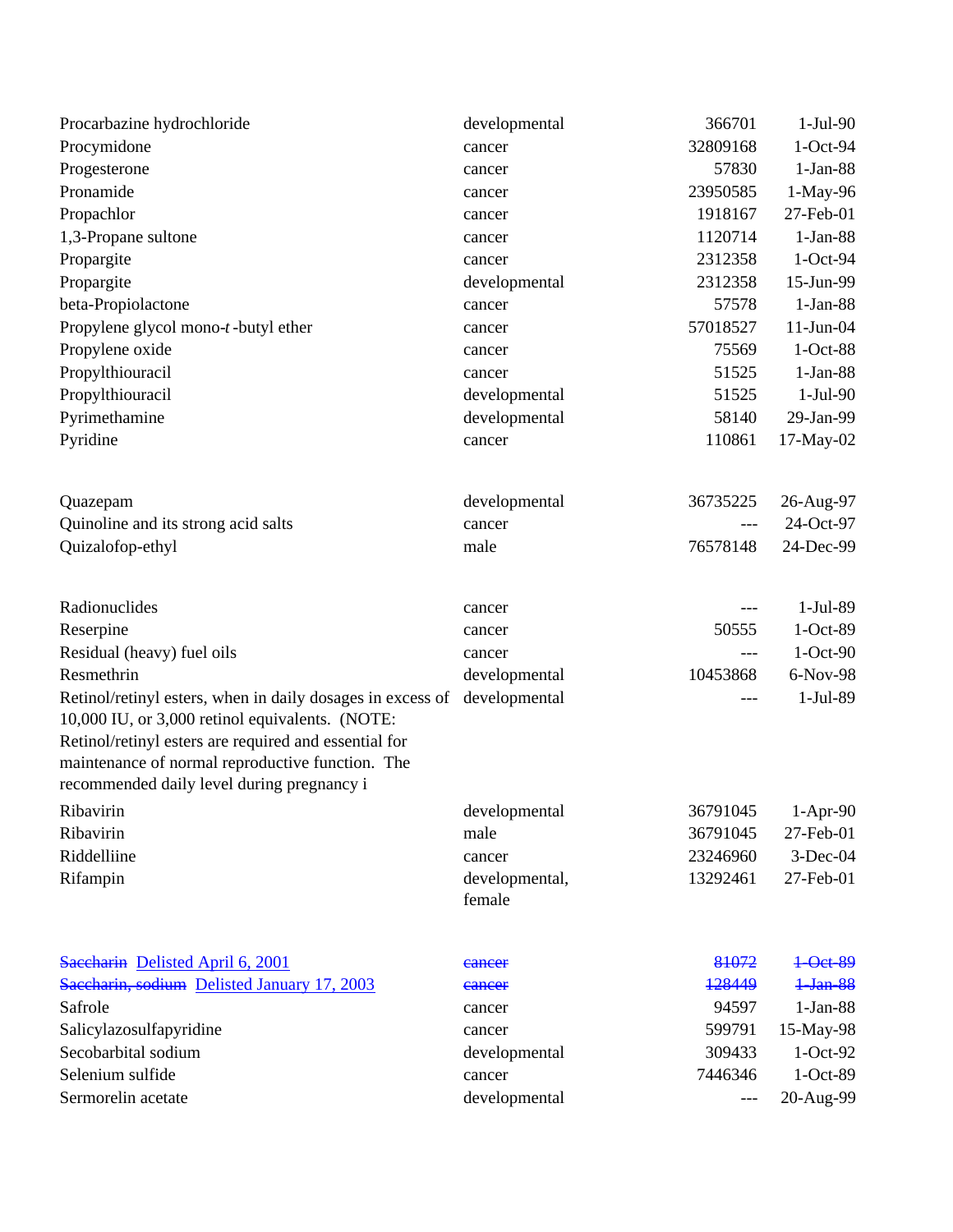| Shale-oils                                                         | cancer         | 68308349        | $1-Apr-90$ |
|--------------------------------------------------------------------|----------------|-----------------|------------|
| Silica, crystalline (airborne particles of respirable size)        | cancer         |                 | 1-Oct-88   |
| Sodium dimethyldithiocarbamate                                     | developmental  | 128041 March 30 |            |
|                                                                    |                |                 | 1999       |
| Sodium fluoroacetate                                               | male           | 62748           | 6-Nov-98   |
| Soots, tars, and mineral oils (untreated and mildly treated cancer |                | ---             | 27-Feb-87  |
| oils and used engine oils)                                         |                |                 |            |
| Spironolactone                                                     | cancer         | 52017           | 1-May-97   |
| Stanozolol                                                         | cancer         | 10418038        | 1-May-97   |
| Sterigmatocystin                                                   | cancer         | 10048132        | 1-Apr-88   |
| Streptomycin sulfate                                               | developmental  | 3810740         | $1-Jan-91$ |
| Streptozocin (streptozotocin)                                      | developmental, | 18883664        | 20-Aug-99  |
|                                                                    | female, male   |                 |            |
| Streptozotocin (streptozocin)                                      | cancer         | 18883664        | $1-Jan-88$ |
| Strong inorganic acid mists containing sulfuric acid               | cancer         | $---$           | 14-Mar-03  |
| Styrene oxide                                                      | cancer         | 96093           | 1-Oct-88   |
| Sulfallate                                                         | cancer         | 95067           | $1-Jan-88$ |
| Sulfasalazine                                                      | male           | 599791          | 29-Jan-99  |
| Sulindac                                                           | developmental, | 38194502        | 29-Jan-99  |
|                                                                    | female         |                 |            |
| Talc containing asbestiform fibers                                 | cancer         |                 | $1-Apr-90$ |
| Tamoxifen and its salts                                            | cancer         | 10540291        | $1-Sep-96$ |
| Tamoxifen citrate                                                  | developmental  | 54965241        | $1-Jul-90$ |
| Temazepam                                                          | developmental  | 846504          | $1-Apr-90$ |
| Teniposide                                                         | developmental  | 29767202        | $1-Sep-96$ |
| Terbacil                                                           | developmental  | 5902512         | 18-May-99  |
| Terrazole                                                          | cancer         | 2593159         | 1-Oct-94   |
| Testosterone and its esters                                        | cancer         | 58220           | $1-Apr-88$ |
| Testosterone cypionate                                             | developmental  | 58208           | $1-Oct-91$ |
| Testosterone enanthate                                             | developmental  | 315377          | 1-Apr-90   |
| 2,3,7,8-Tetrachlorodibenzo-p-dioxin (TCDD)                         | cancer         | 1746016         | $1-Jan-88$ |
| 2,3,7,8-Tetrachlorodibenzo-p-dioxin (TCDD)                         | developmental  | 1746016         | $1-Apr-91$ |
| 1,1,2,2-Tetrachloroethane                                          | cancer         | 79345           | $1-Jul-90$ |
| Tetrachloroethylene (Perchloroethylene)                            | cancer         | 127184          | $1-Apr-88$ |
| p-a, a, a-Tetrachlorotoluene                                       | cancer         | 5216251         | $1-Jan-90$ |
| Tetracycline (internal use)                                        | developmental  | 60548           | $1-Oct-91$ |
| Tetracyclines (internal use)                                       | developmental  |                 | $1-Oct-92$ |
| Tetracycline hydrochloride (internal use)                          | developmental  | 64755           | $1-Jan-91$ |
| Tetrafluoroethylene                                                | cancer         | 116143          | 1-May-97   |
| Tetranitromethane                                                  | cancer         | 509148          | $1-Jul-90$ |
| Thalidomide                                                        | developmental  | 50351           | $1-Jul-87$ |
| Thioacetamide                                                      | cancer         | 62555           | $1-Jan-88$ |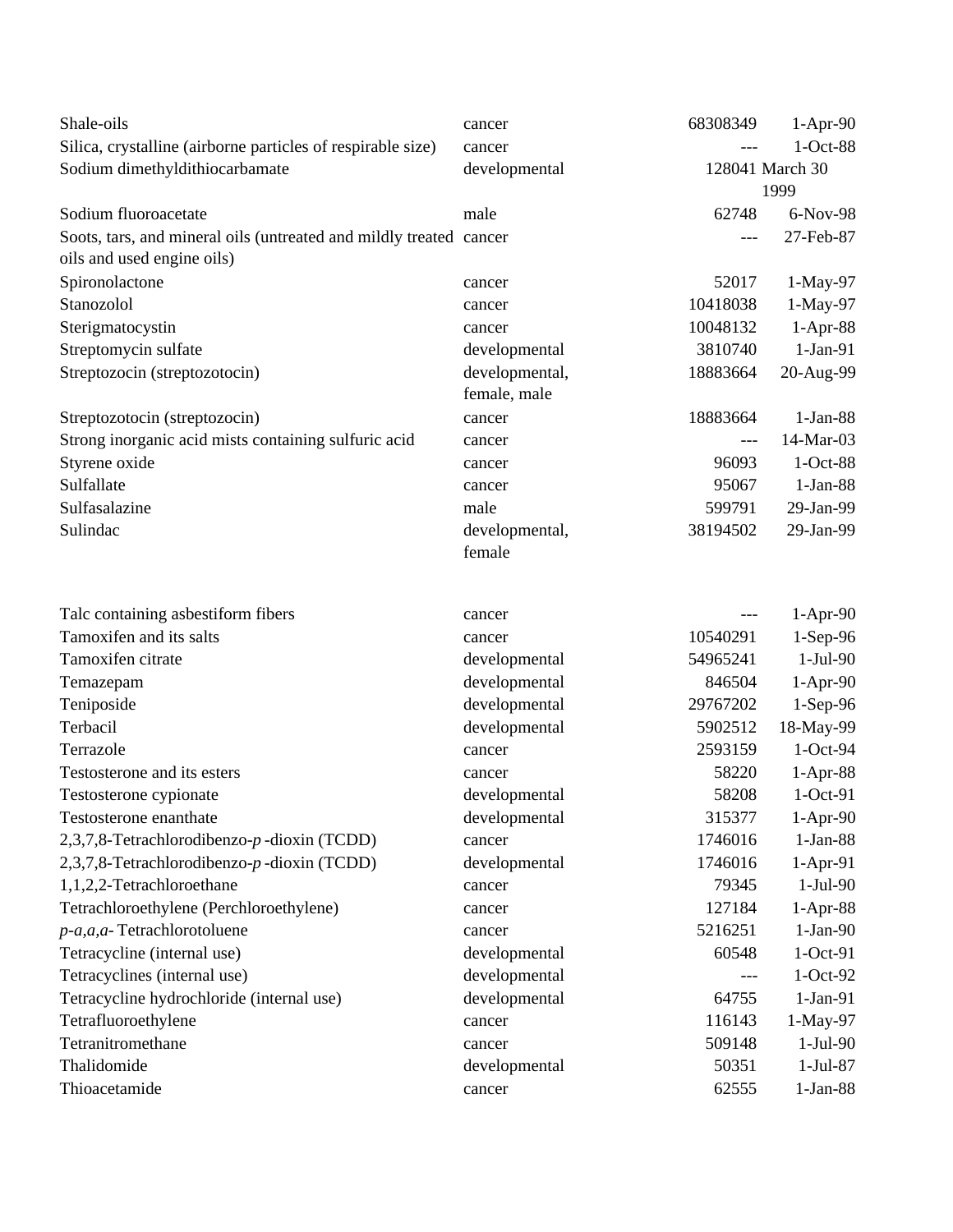| 4,4'-Thiodianiline                               | cancer         | 139651   | 1-Apr-88     |
|--------------------------------------------------|----------------|----------|--------------|
| Thiodicarb                                       | cancer         | 59669260 | 20-Aug-99    |
| Thioguanine                                      | developmental  | 154427   | $1-Jul-90$   |
| Thiophanate methyl                               | female, male   | 23564058 | 18-May-99    |
| Thiouracil                                       | cancer         | 141902   | $11$ -Jun-04 |
| Thiourea                                         | cancer         | 62566    | $1-Jan-88$   |
| Thorium dioxide                                  | cancer         | 1314201  | 27-Feb-87    |
| Tobacco, oral use of smokeless products          | cancer         | ---      | $1-Apr-88$   |
| Tobacco smoke                                    | cancer         | ---      | 1-Apr-88     |
| Tobacco smoke (primary)                          | developmental, | ---      | 1-Apr-88     |
|                                                  | female, male   |          |              |
| Tobramycin sulfate                               | developmental  | 49842071 | 1-Jul-90     |
| Toluene                                          | developmental  | 108883   | $1-Jan-91$   |
| Toluene diisocyanate                             | cancer         | 26471625 | 1-Oct-89     |
| $o$ -Toluidine                                   | cancer         | 95534    | $1-Jan-88$   |
| $o$ -Toluidine hydrochloride                     | cancer         | 636215   | $1-Jan-88$   |
| para-Toluidine Delisted October 29, 1999         | eancer         | 106490   | $1-Jan-90$   |
| Toxaphene (Polychlorinated camphenes)            | cancer         | 8001352  | $1-Jan-88$   |
| Treosulfan                                       | cancer         | 299752   | 27-Feb-87    |
| Triadimefon                                      | developmental, | 43121433 | 30-Mar-99    |
|                                                  | female, male   |          |              |
| Triazolam                                        | developmental  | 28911015 | $1-Apr-90$   |
| Tributyltin methacrylate                         | developmental  | 2155706  | 1-Dec-99     |
| Trichlormethine (Trimustine hydrochloride)       | cancer         | 817094   | $1-Jan-92$   |
| Trichloroethylene                                | cancer         | 79016    | $1-Apr-88$   |
| 2,4,6-Trichlorophenol                            | cancer         | 88062    | $1-Jan-88$   |
| 1,2,3-Trichloropropane                           | cancer         | 96184    | $1-Oct-92$   |
| Trientine hydrochloride                          | developmental  | 38260014 | 27-Feb-01    |
| Triforine                                        | developmental  | 26644462 | 18-Jun-99    |
| Trilostane                                       | developmental  | 13647353 | $1-Apr-90$   |
| Trimethadione                                    | developmental  | 127480   | $1-Jan-91$   |
| 2,4,5-Trimethylaniline and its strong acid salts | cancer         | $---$    | 24-Oct-97    |
| Trimethyl phosphate                              | cancer         | 512561   | 1-May-96     |
| Trimetrexate glucuronate                         | developmental  | 82952645 | 26-Aug-97    |
| Triphenyltin hydroxide                           | cancer         | 76879    | $1-Jul-92$   |
| Triphenyltin hydroxide                           | developmental  | 76879    | 18-Mar-02    |
| Tris(aziridinyl)-p-benzoquinone (Triaziquone)    | cancer         | 68768    | 1-Oct-89     |
| Tris(1-aziridinyl)phosphine sulfide (Thiotepa)   | cancer         | 52244    | $1-Jan-88$   |
| Tris(2-chloroethyl) phosphate                    | cancer         | 115968   | $1-Apr-92$   |
| Tris(2,3-dibromopropyl)phosphate                 | cancer         | 126727   | $1-Jan-88$   |
| Trp-P-1 (Tryptophan-P-1)                         | cancer         | 62450060 | $1-Apr-88$   |
| Trp-P-2 (Tryptophan-P-2)                         | cancer         | 62450071 | 1-Apr-88     |
| Trypan blue (commercial grade)                   | cancer         | 72571    | 1-Oct-89     |
|                                                  |                |          |              |